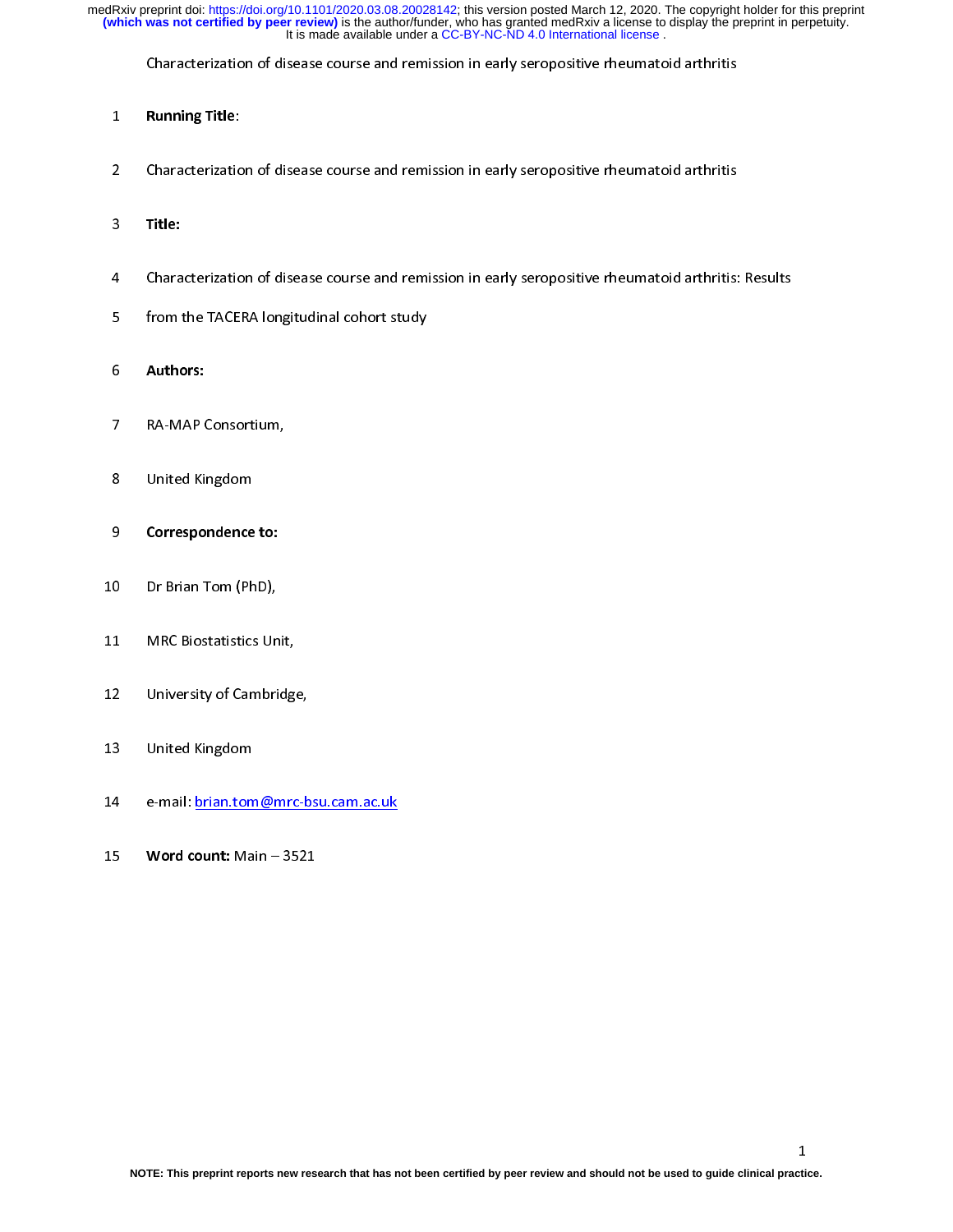Characterization of disease course and remission in early seropositive rheumatoid arthritis

### 10 ABSTRACT

**Background:** To characterize disease course and remission in a longitudinal observational study of<br>18 newly diagnosed, initially treatment naïve patients with seropositive rheumatoid arthritis (RA). 18 newly diagnosed, initially treatment naïve patients with seropositive rheumatoid arthritis (RA). 19 Methods: Patients with early untreated seropositive RA were recruited from 28 UK centres. Multiple<br>20 clinical and laboratory measures were collected every 3 months for up to 18 months. Disease 21 activity was measured using DAS28-CRP and SDAI. Logistic regression models examined clinical 22 predictors of 6-month remission and latent class mixed models characterized disease course.

22 predictors of 6-month remission and latent class mixed models characterized disease course.

23 **Results:** We enrolled 275 patients of whom 267 met full eligibility and provided baseline data.<br>24 According to SDAI definition, 24.3% attained 6-month remission. Lower baseline HAQ and SDAI 25 predicted 6-month remission (p=0.002 and 0.021). Alcohol intake and baseline prescribing of 26 methotrexate with a second DMARD (versus monotherapy without glucocorticoids) were also 27 predictive. Three distinct SDAI trajectory subpopulations emerged; corresponding to an Inadequate 28 Responder group (6.5%), and Higher and Lower Baseline Activity Responder groups (22.4% and 29 71.1%). Baseline HAQ and SF-36 MCS only distinguished these groups. Additionally a number of 30 baseline clinical predictors correlated with disease activity severity within subpopulations. Beneficial 31 effects of alcohol intake were found across subpopulations. 31 effects of alcohol intake were found across subpopulations.

32 Conclusions: Three distinct disease trajectory subpopulations were identified. Differential effects of<br>33 functional and mental well-being, alcohol consumption and baseline RA medication prescribing on 34 disease activity severity were found across subpopulations. Heterogeneity across trajectories cannot 35 be fully explained by baseline clinical predictors. Biological markers collected early in disease course 36 (within 6 months) may help patient management and to better target existing and novel therapies. 36 (within 6 months) may help patient management and to better target existing and novel therapies.

37 Keywords: Disease activity, latent class mixed models, remission, rheumatoid arthritis, SDAI<br>38 trajectories

38 trajectories

39 Word count: Abstract – 248; Main – 3483

 $\overline{2}$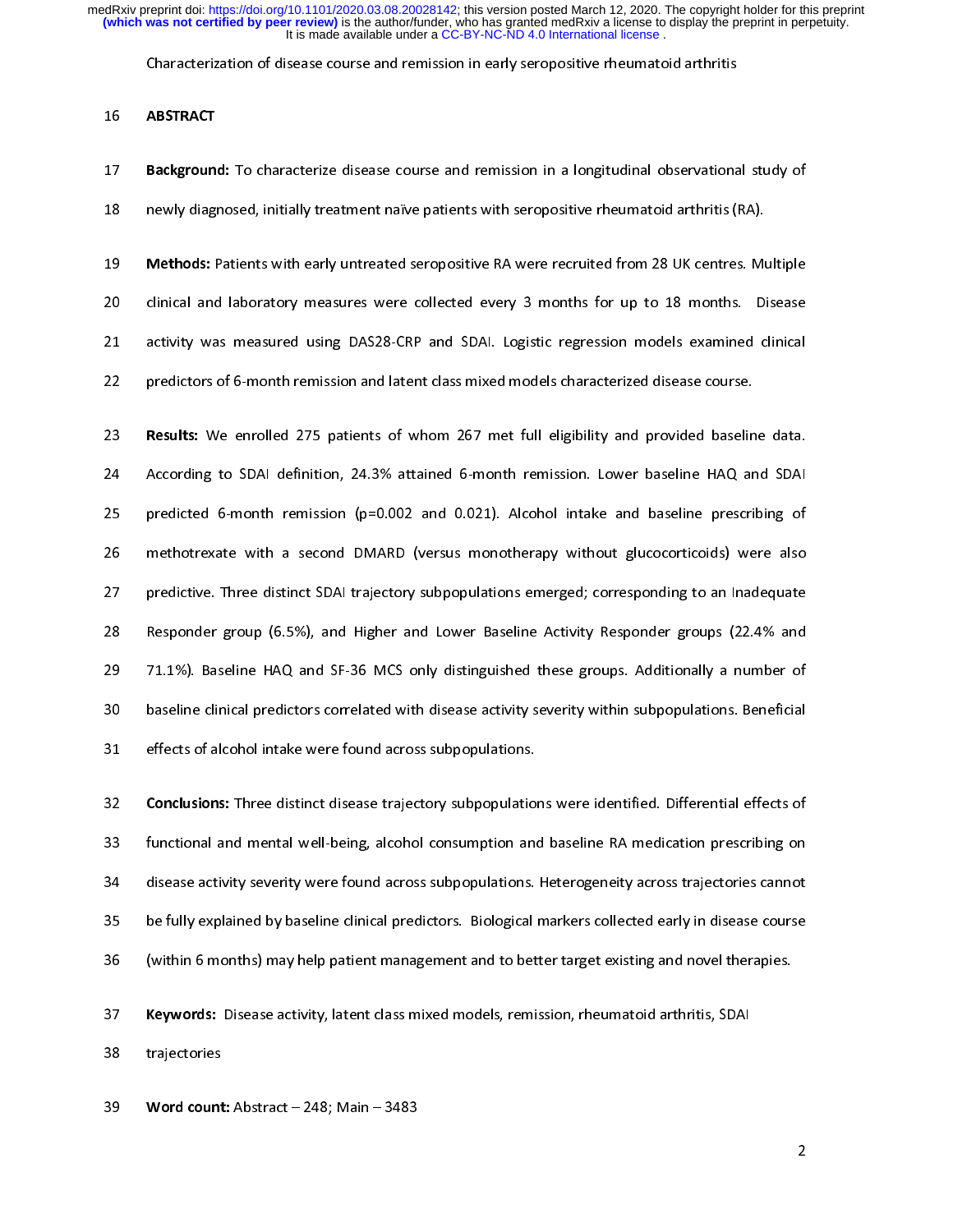Characterization of disease course and remission in early seropositive rheumatoid arthritis

40

## 41 BACKGROUND

42 Early diagnosis and prompt, tight control of disease activity have been proven to alter long-term<br>43 course of rheumatoid arthritis (RA) and limit structural damage and long-term disability.(1) In spite 44 of a range of synthetic and biological disease modifying anti-rheumatic drugs, clinical remission is 45 achieved and sustained in a minority and drug-free remission remains rare. (2) This may be due to 46 many factors. For example, there are no validated instruments for reliably predicting prognosis. Nor 47 is it possible to confidently predict which patients will respond more favourably to one particular 48 drug or drug combination over another. Furthermore, our understanding of low disease activity 49 states is limited  $(3,4)$  The ability to employ the most appropriate 'treat-to-target strategy' to the 50 right set of early RA patients would be a major advance. Recent evidence suggests that, for early RA 51 patients following a treat-to-target strategy, distinct trajectories of disease activity over the first year 52 exist. (5) Moreover, evidence from long-term observational cohorts has suggested that distinct 53 trajectories linked to prognosis exist; which may point to distinct immunopathogenic subsets.(6) 54 Even ACPA positive disease is heterogeneous in outcomes (e.g. radiological progression), further 55 adding to arguments favouring a stratified medicine approach. (7,8)  $\frac{1}{2}$  and  $\frac{1}{2}$  arguments favouring a stratified medicine approach.

56 To facilitate the goals of the RA MRC/ABPI (RA-MAP) Consortium, (9) a cohort of newly diagnosed<br>57 seropositive RA patients – the 'Towards A CurE for RA' (TACERA) cohort – was established and 58 followed frequently and deeply phenotyped. The aim of the current study was two-fold. Firstly, we 59 aimed to determine if baseline clinical factors and RA-prescribed medications are associated with 6-60 month remission in seropositive early RA. However, an analysis at a single time point neither 61 reflects longitudinal disease activity patterns nor what factors predict, for example, sustained 62 remission, fluctuating disease activity course, or gradual versus rapid response. Therefore secondly, 63 we aimed to (i) determine whether different types of disease activity trajectory sub-populations 64 exist within this inception cohort; (ii) identify factors associated with longitudinal disease activity;  $\mathbf{f}(\mathbf{f}(\mathbf{f})) = \mathbf{f}(\mathbf{f}(\mathbf{f}(\mathbf{f}(\mathbf{f}(\mathbf{f}(\mathbf{f}(\mathbf{f}(\mathbf{f}(\mathbf{f}(\mathbf{f}(\mathbf{f}(\mathbf{f}(\mathbf{f}(\mathbf{f}(\mathbf{f}(\mathbf{f}(\mathbf{f}(\mathbf{f}(\mathbf{f}(\mathbf{f}(\mathbf{f}(\mathbf{f}(\mathbf{f}(\mathbf{f}(\mathbf{f}(\mathbf{f}(\mathbf{f}(\mathbf{f}(\mathbf{f}(\mathbf{f}(\mathbf{f}(\mathbf{f}(\mathbf$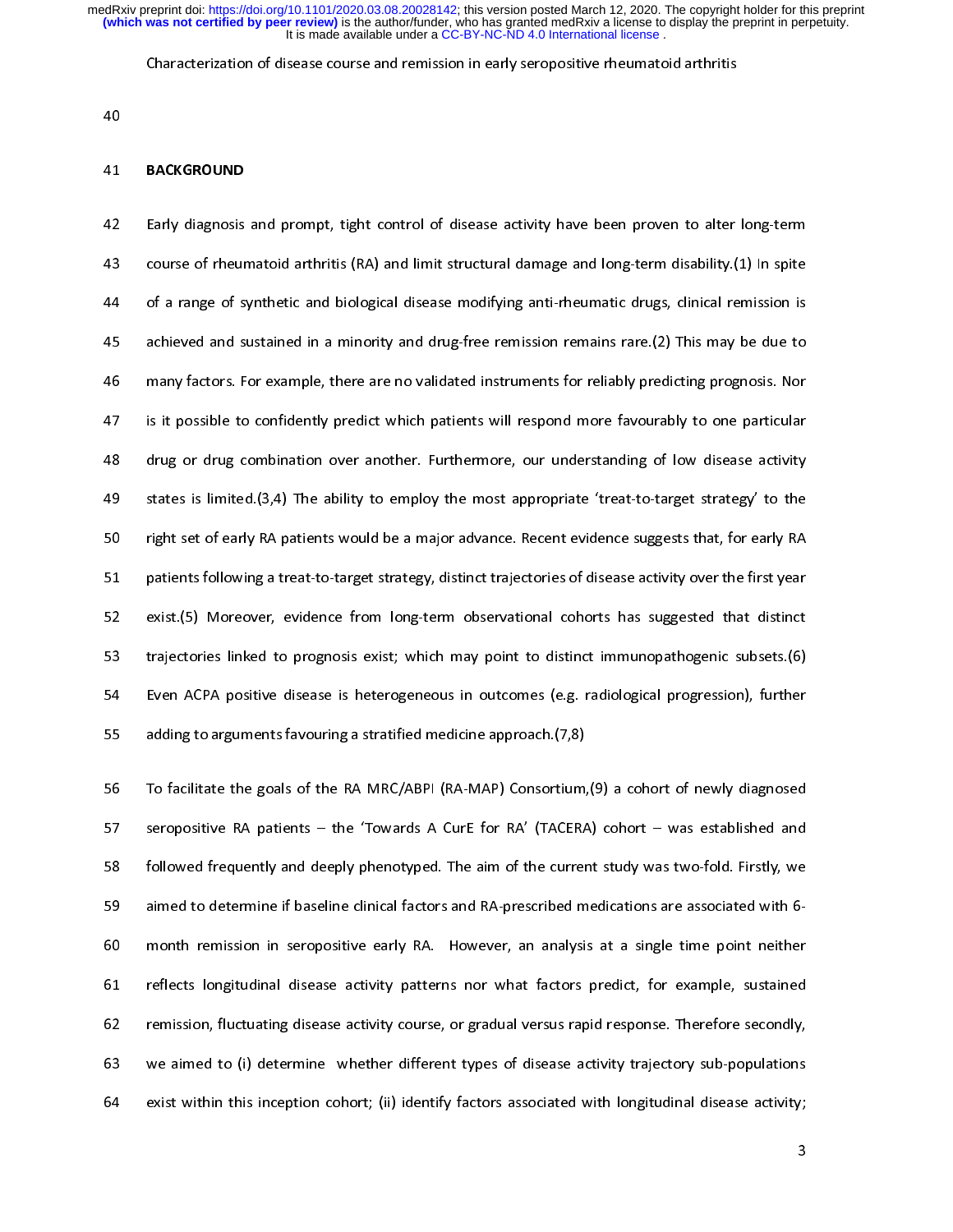Characterization of disease course and remission in early seropositive rheumatoid arthritis

65 65 and (iii) determine whether differences in trajectory types (if they exist) associate with disease<br>66 outcomes, baseline RA-prescribed medication, smoking status and alcohol consumption. 67 Identification of factors associated with disease activity and characterization of subgroups may 68 improve patients' treatment and management and identify the most suitable patients for 68 improve patients' treatment and management and identify the most suitable patients for

71 METHODS

72 Patients

73 We recruited newly diagnosed patients ≥18 years of age with symptom duration <12 months who<br>74 fulfilled either the 1987 American College of Rheumatology (ACR) or 2010 European League Against 75 Rheumatism (EULAR)/ACR classification criteria for RA.(10,11) Patients were required to be ACPA 76 and/or RF positive and naïve to DMARDs or glucocorticoid therapy. Additionally, for patients 77 recruited there needed to be a clear intention by the supervising rheumatologist to commence 78 therapy with DMARDs. Patients were excluded if they had significant comorbidities or if pregnant or 79 vishing to conceive. Participation in trials impacting on patient's treatment, immune status or 80 disease activity during the study period was not permitted. Ethical approval was authorised by the 81 National Research Ethics Service London Central Committee (Reference number: 12/LO/0469). 82 Informed, written consent was obtained.

83 Study Design

82 Informed, written consent was obtained.

84 Subjects were recruited from 28 UK centres. Study sample size was determined as described in<br>85 supplementary material. Following enrolment, subjects received treatment using conventional 86 synthetic DMARDs (csDMARDs), with therapy adjustments made at the supervising rheumatologist's 87 discretion according to the National Institute for Health and Clinical Excellence (NICE) guidelines for 88 RA management in adults (12) Patients were followed for a period of 18, 12 or 6 months, dependent  $\mathbf{A}$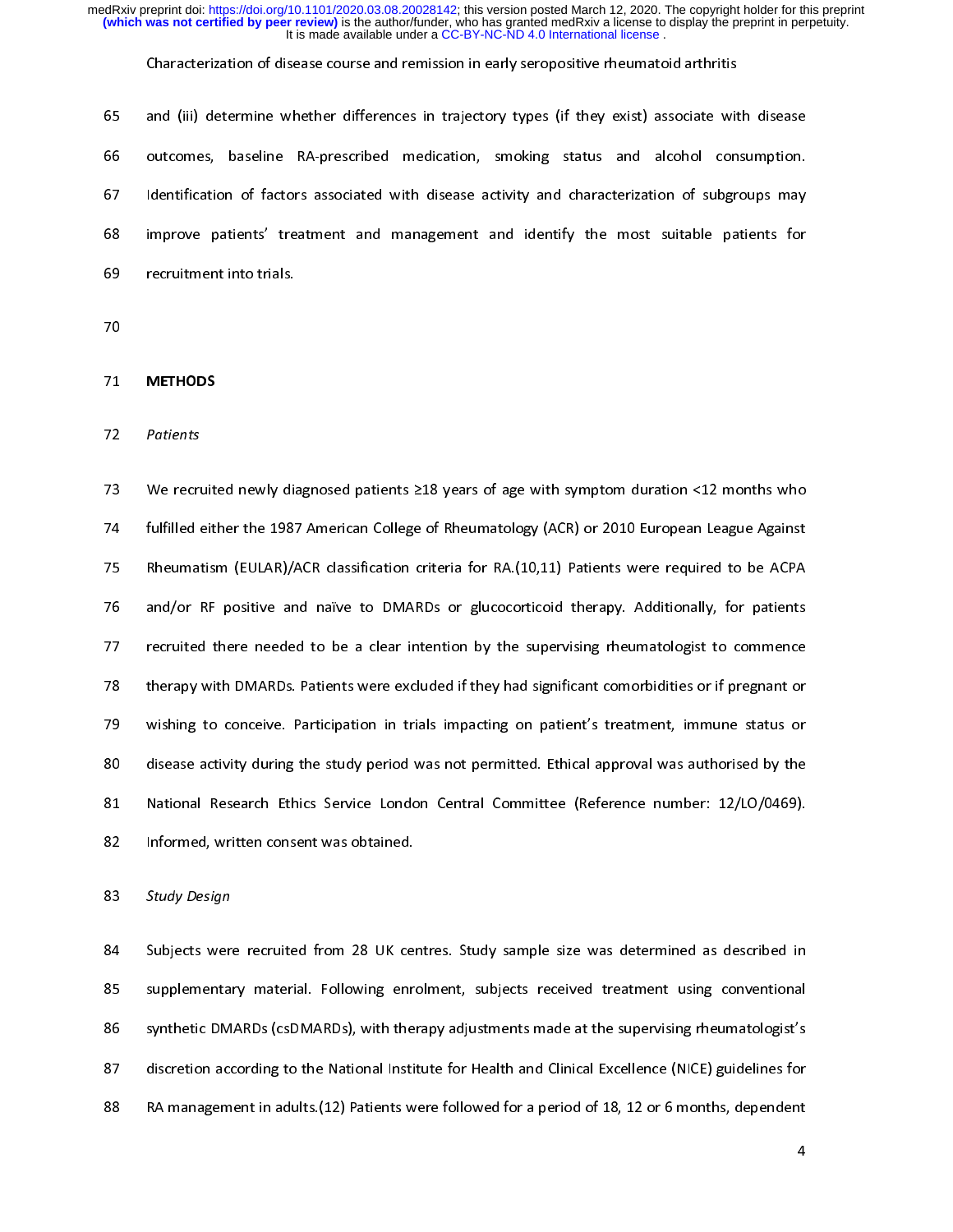| 89  | on time of enrolment (I.e. pre $01/07/14$ , $01/07/14-31/12/14$ , post $31/12/14$ ), and seen quarterly for |
|-----|-------------------------------------------------------------------------------------------------------------|
| 90  | scheduled assessments. Clinical, laboratory, lifestyle, medication, patient-reported outcome                |
| 91  | measures (PROMs), extra-articular RA features, adverse events and biological samples were                   |
| 92  | collected at visits. Additionally, radiographs of the hands and feet were performed at baseline and         |
| 93  | 12 months or baseline and 6 months for subjects entering within the third enrolment period.                 |
| 94  | <b>Biological Treatment</b>                                                                                 |
| 95  | Subjects with inadequate clinical responses to csDMARDs and persistent high disease activity (DAS28         |
| 96  | > 5.1) at 6 months could receive biological DMARDs (bDMARDs), according to NICE guidelines.                 |
| 97  | Outcome measures                                                                                            |
| 98  | The co-primary outcomes were disease remission at 6 months and repeated disease activity over               |
| 99  | time. Disease activity was measured using both composite DAS28-CRP (4-component) and SDAI                   |
| 100 | scores.(13-16) Disease remission was defined using both DAS28-CRP remission criterion (DAS28-CRP            |
| 101 | < 2.6) and the more stringent SDAI criterion (SDAI $\leq$ 3.3).                                             |
| 102 | Secondary outcome measures included the ACR/EULAR Boolean definition of remission(17), DAS28-               |
| 103 | ESR, annualized rate of radiographic damage progression as measured by modified Larsen's                    |
| 104 | score(18-20), functional disability as measured by the Health Assessment Questionnaire (HAQ)(21),           |
| 105 | and quality of life using both the Medical Outcomes Study Short Form 36 Health Survey (SF-36) and           |
| 106 | EuroQoL five dimensions questionnaire (EQ-5D).(22-24)                                                       |
| 107 | Statistical methods                                                                                         |
| 108 | Baseline and 6-month information were summarised using the mean, with accompanying standard                 |
| 109 | deviation (SD) for continuous variables, whilst binary or categorical variables were summarised using       |
| 110 | frequency and percentage.                                                                                   |
|     |                                                                                                             |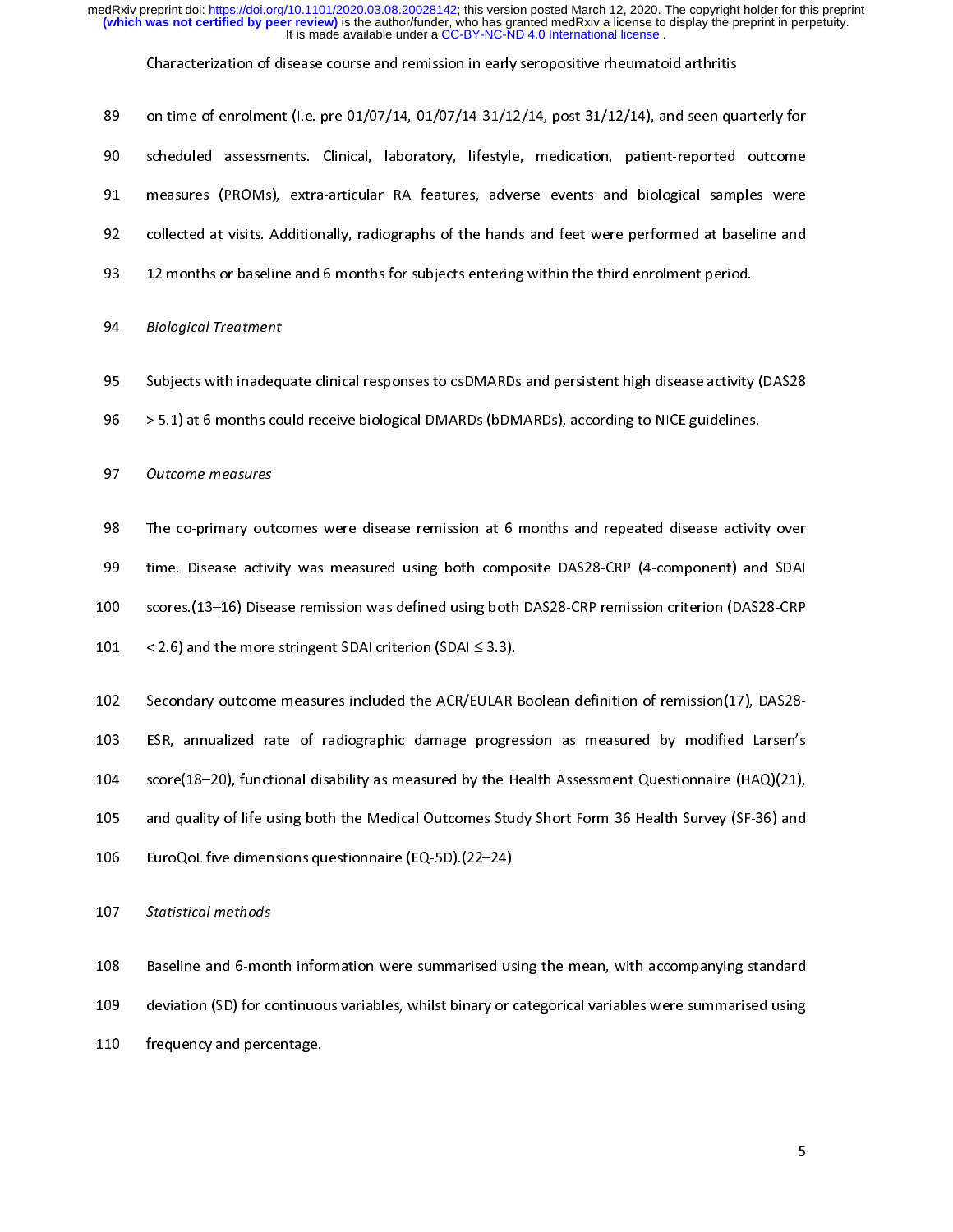Characterization of disease course and remission in early seropositive rheumatoid arthritis

111 111 Stepwise logistic regression models were employed to identify baseline predictors of 6-month<br>112 clinical remission. Considered predictors comprised age, sex, ethnicity, body mass index, symptom 113 duration, smoking status, baseline disease activity, HAQ, SF-36 Mental Component Score, alcohol 114 consumption, serology (rheumatoid factor (RF) and ACPA), smoking, erosions and prescribing of (or 115 baseline intention to prescribe) RA medications. 115 baseline intention to prescribe) RA medications.

116 Latent class mixed models (LCMM) were used to cluster disease activity trajectories that may<br>117 identify clinically important sub-populations and characterize disease activity longitudinally. Within 118 each latent class, fixed and random patient-level intercepts and piecewise linear time effects (at 5 119 months) were considered for the linear mixed model part along with potential predictors. No 120 covariates were included in the class membership model part. Latent class mixed models are 121 likelihood-based methods, which are valid using only observed data, under a missing-at-random 122 assumption. Associations of latent trajectory classes with outcomes, baseline RA medication 123 prescribing, alcohol and smoking status were assessed either using analysis of variance or Fisher's 124 exact test. For the purpose of these association tests, patients were allocated to particular latent 125 trajectory class where their calculated assignment posterior probability was highest. 125 trajectory class where their calculated assignment posterior probability was highest.

126 Statistical analyses were performed using R statistical software.(25) Two patients, not prescribed RA<br>127 medications within the first three months, were excluded from the regression analyses.

127 medications within the first three months, were excluded from the regression analyses.

## 129 RESULTS

### 130 Patient Characteristics

131 Two hundred and seventy five patients were recruited of whom 270 fulfilled all eligibility criteria.<br>132 Two eligible patients withdrew at baseline without providing any clinical information. A further 133 patient who withdrew at baseline had some clinical information but insufficient to calculate disease 134 activity scores. Table 1 summarises the baseline characteristics of the remaining 267 patients.

134 activity scores. Table 1 summarises the baseline characteristics of the remaining 267 patients.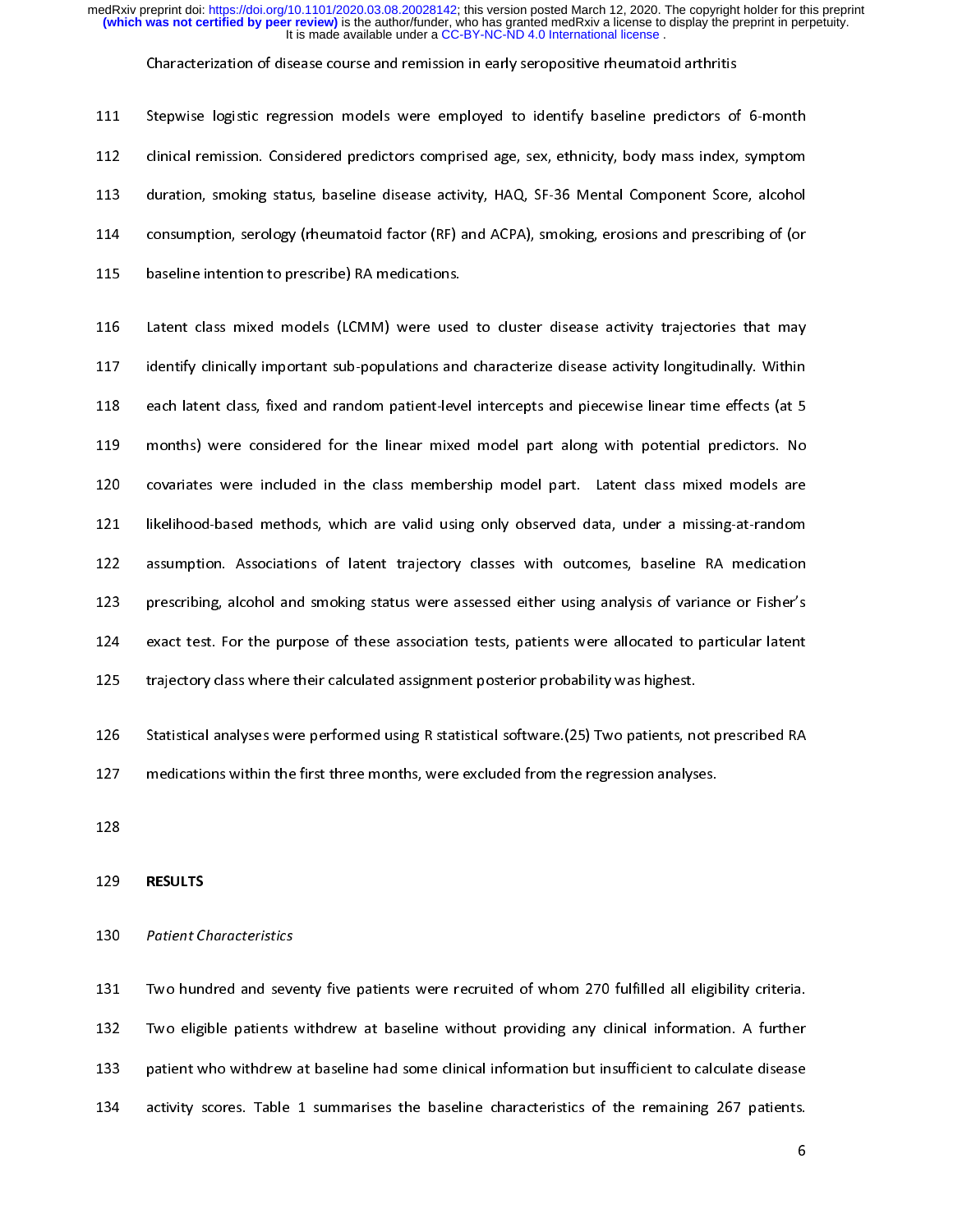Characterization of disease course and remission in early seropositive rheumatoid arthritis

135 135 Briefly, the mean age at entry was 53.1 (SD of 15.2); 72% were female, 72.7% white, 31.8% healthy<br>136 weight and the mean Charlson's comorbidity index (CCI), (26) modified to exclude rheumatic disease 137 as this applied to all subjects, was 0.44 (SD of 0.84), conforming to the intention of not recruiting 138 patients with significant comorbidities. 138 patients with significant comorbidities.

139 Of the 267 patients, 130 (48.7%), 67 (25.1%) and 70 (26.2%) were enrolled in the first, second and<br>140 third recruitment periods respectively. No statistically significant differences were found across 141 these three groups with respect to disease-related variables, prescribed medication, and PROMs at 142 baseline. However there were statistically significant differences found in the age, ethnicity, alcohol 143 consumption and CCI distributions, with the third group being the oldest on average (51.5 vs 53 vs 144 56 years old), having the highest proportion of whites (71.5% vs 62.7% vs 84.3%), lowest proportion 145 not consuming alcohol at entry (32.3% vs 44.8% vs 20%) and lowest levels of comorbidities (CCIs of  $146$  not consume alcohol at entry (32.33% vs 20.3% vs 20.3% vs 20.3% vs 20.3% vs 20.3% vs 20.3% vs 20.3% vs 20.3% vs 20.3% vs 20.3% vs 20.3% vs 20.3% vs 20.3% vs 20.3% vs 20.3% vs 20.3% vs 20.3% vs 20.3% vs 20.3% vs 20.3 146 *- 146 v 0.49 v 0.49 v* 0.49 v 0.49 v 0.49 v 0.49 v 0.49 v 0.49 v 0.49 v 0.49 v 0.49 v 0.49 v 0.49 v 0.49 v 0.49 v 0.49 v 0.49 v 0.49 v 0.49 v 0.49 v 0.49 v 0.49 v 0.49 v 0.49 v 0.49 v 0.49 v 0.49 v 0.49 v 0.49 v 0.49

147 Overall, patients had moderate to severe disease at baseline as measured by both DAS28-CRP and<br>148 SDAI. After baseline assessment, MTX was prescribed to 75.7% of patients; 58.4% were prescribed 149 non-methotrexate major DMARDs (51.7% hydroxychloroquine alone, 5.7% sulfasalazine alone and 150 1.1% both hydroxychloroquine and sulfasalazine); 6.4% received oral glucocorticoids (average 151 prednisolone dose of 11.1 mg/day, range 4mg/day to 30mg/day) and 47.2% parenteral 152 glucocorticoids (i.e. intra-articular, intravenous or intramuscular glucocorticoid administration). 153 Overall, 33% were prescribed only one class/type of medication, whilst 66.3% were prescribed 154 combination therapy (including with glucocorticoids) at baseline. Based on medication patterns at 155 baseline, 26.6%, 19.9% and 52.8% were prescribed single RA therapy excluding glucocorticoids, dual 156 therapy (i.e. MTX with another DMARD excluding glucocorticoids), and therapies that included 157 glucocorticoid usage respectively. Initial pattern of therapy did not appear to associate with either 158 baseline X-ray scores or CCI (p=0.56 and 0.23 respectively) but, as expected, was associated with 159 disease activity measured using both SDAI and DAS28-CRP (p=0.01 and 0.004 respectively). Two

159 disease activity measured using both SDAI and DAS28-CRP (p=0.01 and 0.004 respectively). Two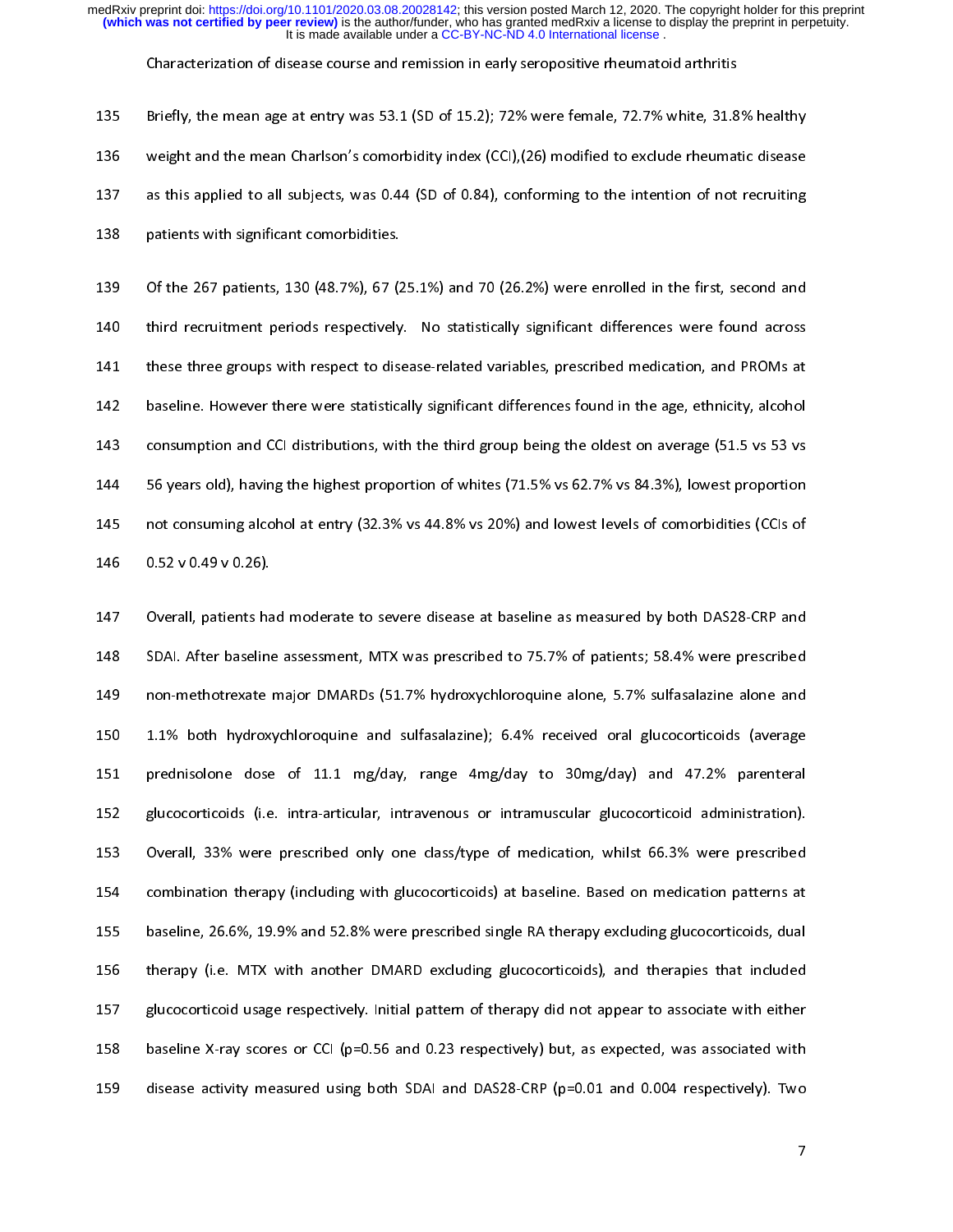Characterization of disease course and remission in early seropositive rheumatoid arthritis

160

- $161 \qquad {\rm excluded \ from \ analyses.}$ 161 excluded from analyses.
- 162 Disease activity, response and remission at 6 months

163 Two hundred and forty five patients (of the 267) were followed up to or beyond their 6-month<br>164 assessment visit, with 75, 2, 60, 3 and 105 having their last assessment visit at 6, 9, 12, 15 and 18 165 months respectively. Of those recruited in the first, second and third periods, 80.8% (105), 83.6% 166 (56) and 92.9% (65) reached their target follow-up assessment visits of 18 months, 12 months and 6 167 months respectively. Of the 245 followed up to or beyond 6 months, 239 attended their 6-month 168 assessment visit. The disease activity and disease-related outcome measures for these 239 patients 169 are summarized in Table 2. At 6 months, the mean (SD) DAS28-CRP and SDAI were 3.04 (1.25) and 170 11.37 (10.71) respectively (Supplementary Table 1). Based on EULAR response criterion, 110 (47.2%) 171 patients had good response, 79 (33.9%) moderate and 44 (18.9%) no response. Regarding remission 172 by different criteria, 97 (41.3%) patients achieved DAS28-CRP remission, 57 (24.3%) SDAI remission 173 and 51 (21.5%) met the ACR/EULAR Boolean remission criteria reflecting increased stringency of 174 definitions. All 57 patients in SDAI remission were in DAS28-CRP remission. There was excellent 175 agreement between SDAI and ACR/EULAR Boolean remissions (Cohen's kappa of 0.9). 175 agreement between SDAI and ACR/EULAR Books (Cohen's kappa of 0.9).<br>175 agreement between remissions (Cohen-state cohen remissions (Cohen-state cohen remissions (Cohen-state coh

176 Other outcome measures are described in Supplementary Table 1.<br>176 Other outcome measures are described in Supplementary Table 1.

## 177 Predictors of clinical remission at 6 months

178 Multivariate logistic regression models for SDAI and DAS28-CRP remissions are shown in Table 3. In<br>179 both models, 6-month clinical remission was predicted by lower functional disability and disease 180 activity at baseline. The odds ratios related to level of disease activity at baseline are 0.68 (95% CI: 181 0.49-0.95) for a 10 unit change in SDAI or 0.70 (95% CI: 0.52-0.94) for a 1 unit change in DAS28-CRP, 182 reflecting that patients with a baseline disease activity 10 (or 1) units higher have approximately a 183 thirty percent reduction in odds of achieving 6-month remission, controlling for other variables.

183 thirty percent reduction in odds of achieving 6-month remission, controlling for other variables.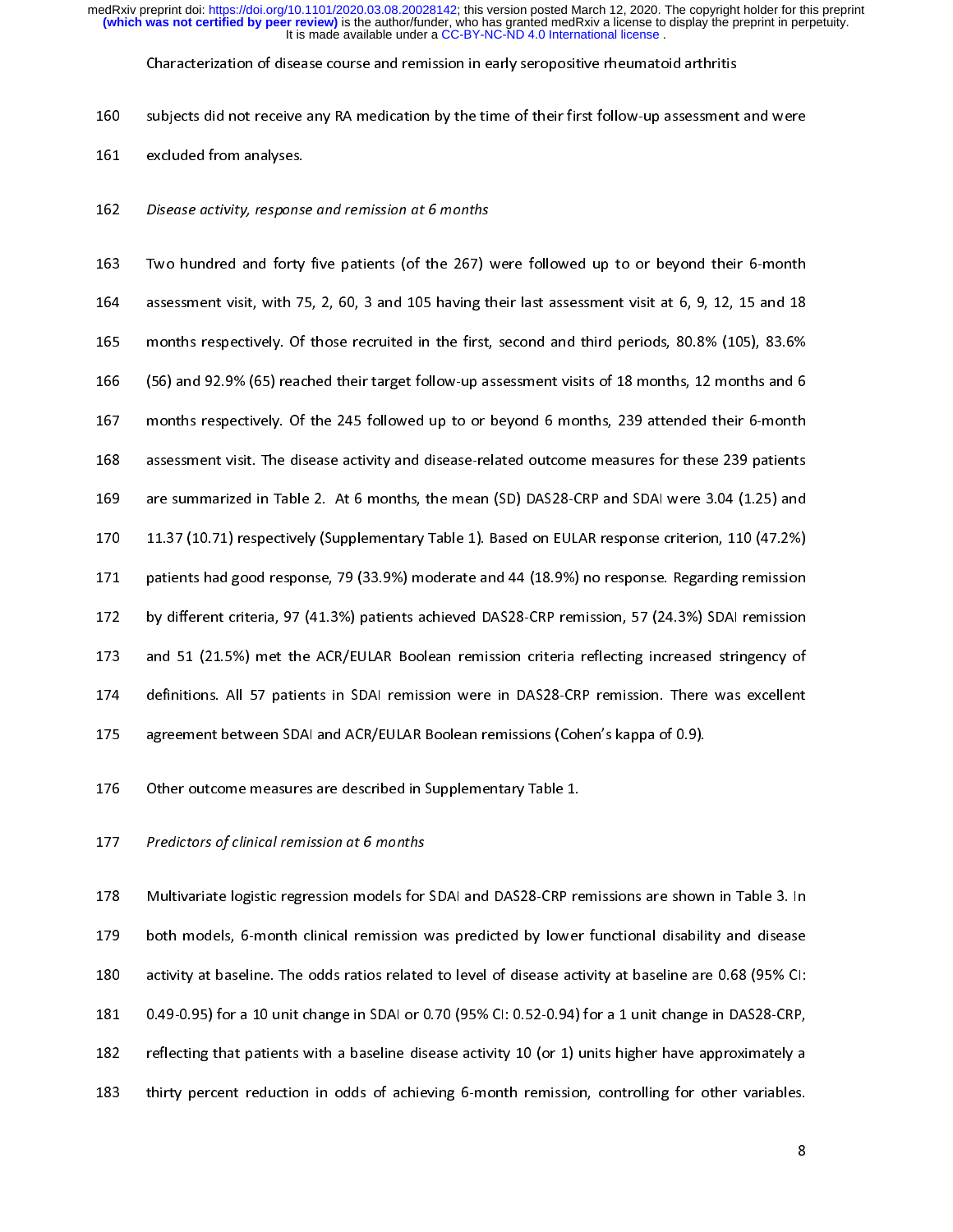Characterization of disease course and remission in early seropositive rheumatoid arthritis

| 184. | Higher baseline functional disability was associated with a reduced likelihood of achieving SDAI |
|------|--------------------------------------------------------------------------------------------------|
| 185  | remission (OR=0.88, 95% CI: 0.82-0.96 for a 0.125 increase in HAQ) or DAS28-CRP remission        |
| 186. | (OR=0.91, 95% CI: 0.85-0.97 for a 0.125 increase in HAQ) at 6 months.                            |

186 (OR=0.9) circuit de la circuit de la circuit de la circuit de la circuit de la circuit de la circuit de la<br>.

187 Although both models suggested alcohol consumption increased the odds of remission at 6 months<br>188 compared to not consuming alcohol, they gave conflicting ordering of effect sizes across the alcohol 189 consumption categories of 1-5 units and greater than 5 units per week. Moreover, the SDAI model 190 included effects of baseline prescribed medication, with evidence that being prescribed dual 191 combination of MTX and a second DMARD increased the likelihood of SDAI remission compared to 192 receiving monotherapy (OR 3.13; 95%CI 1.15-8.50; p=0.026).  $192$  receiving monotherapy (OR 3.13; 95%CI 1.15- $\mu$  1.15- $\mu$ ).

193 Characterising disease activity over time

194 Figure 1 (left hand side) shows the observed individual trajectories of SDAI and DAS28-CRP for the<br>195 267 patients. From the figure there is evidence of substantive within- and between-patient variation 196 in disease activity profiles and potential distinct trajectory subtypes. 196 in disease activity profiles and potential distinct trajectory subtypes.

197 Table 4 and Supplementary Table 2 show the results of fitting latent class mixed models to SDAI and<br>198 DAS28-CRP respectively when accounting for the baseline prescribing of medication. Both models 199 provide evidence for three distinct sub-populations or latent classes. Class 1 corresponds to an 200 Inadequate Responder (IR) group that, on average, started with high baseline disease activity that 201 early on showed improvement, in association with initial medication, and then plateaued with 202 moderate to high levels of disease activity. Class 2 corresponds to a Higher Baseline Activity 203 Responder (HBAR) group that, on average, started with high baseline disease activity but showed 204 sustained improvement over time. Class 3 corresponds to a Lower Baseline Activity Responder 205 (LBAR) group that, on average, started with moderate levels of disease activity and showed 206 sustained improvement. (See right hand side plots of Figure 1 and Table 5.) 206 sustained improvement. (See right hand side plots of Figure 1 and Table 5.)

9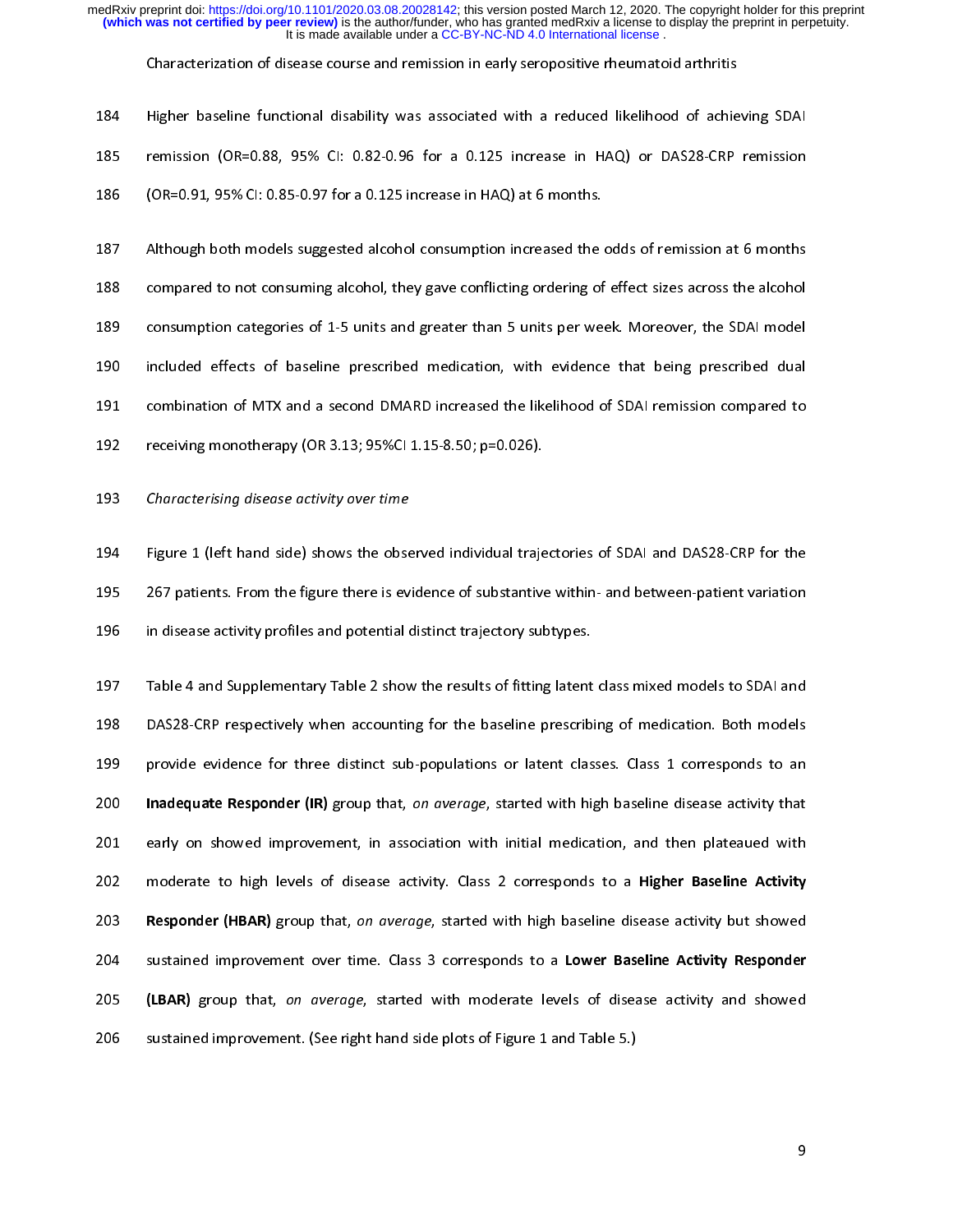Characterization of disease course and remission in early seropositive rheumatoid arthritis

207 207 The IR, HBAR and LBAR groups were estimated to comprise 6.5%, 22.4% and 71.1% of the patients<br>208 based on the SDAI model and 21.7%, 21.3% and 57% of the patients based on the DAS28-CRP model. 209 No overall statistically significant differences in mean age at entry, disease duration, SF-36 physical 210 component score at entry, sex, smoking status, alcohol consumption and serology distributions were 211 found across latent classes. However mean BMI (p=0.064), mean baseline levels of functional 212 disability (p=0.015) and SF-36 mental component scores (p=0.05) either were close to being or were 213 statistically significantly different across the three classes/groups based on the SDAI model but not 214 DAS28-CRP model. Table 5 shows that, based on the SDAI model, the LBAR group had on average 215 significantly less functional disability than the other groups. A similar pattern was seen for mental 216 health, with, on average, better mental health scores seen in the LBAR group (mean of 46) compared 217 to both IR and HBAR (means of 40.2 and 43.1 respectively). Mean BMI was approximately 3.5kg/m<sup>2</sup> 218 higher in the IR group compared to the other SDAI groups. No evidence was found that prescribing 219 behaviour of clinicians varied across the SDAI or DAS28-CRP defined groups. (See Supplementary end across the SDAI or DAI or DAI or DAI or DAI or DAI or DAI or DAI or DAI or DAI or DAI or DAI or DAI or DAI<br>220 CRP defined groups. (See Supplementary see Supplementary see Supplementary see Supplementary see Supplemen

221 In the IR group, lower disease activity levels over time (measured by SDAI) were associated with<br>222 being female, shorter symptom duration, consuming greater than 5 units of alcohol per week, less 223 functional disability and better mental well-being at baseline. Being prescribed dual therapy of MTX 224 and a second DMARD at baseline was associated with lower SDAI over time compared to either 225 receiving monotherapy (excluding glucocorticoids) or therapies that included glucocorticoid usage excluding monotherapy (excluding glucocorticoids) or therapies that included glucocorticoids) or therapies that included glucocorticoids) or therapies that included glucocorticoids included glucocorticoid usage glucocortic 226 (see Table 4).

220 Table 3.)

227 For the HBAR group, lower levels of SDAI over time were associated with shorter symptom duration,<br>228 increasing levels of alcohol consumption, and less functional disability. Moreover lower levels of 229 disease activity were associated with being prescribed dual therapy of MTX and a second DMARD at 230 baseline. In the LBAR group, being female, consuming alcohol and lower level of functional disability 231 at baseline were associated with lower levels of SDAI.

10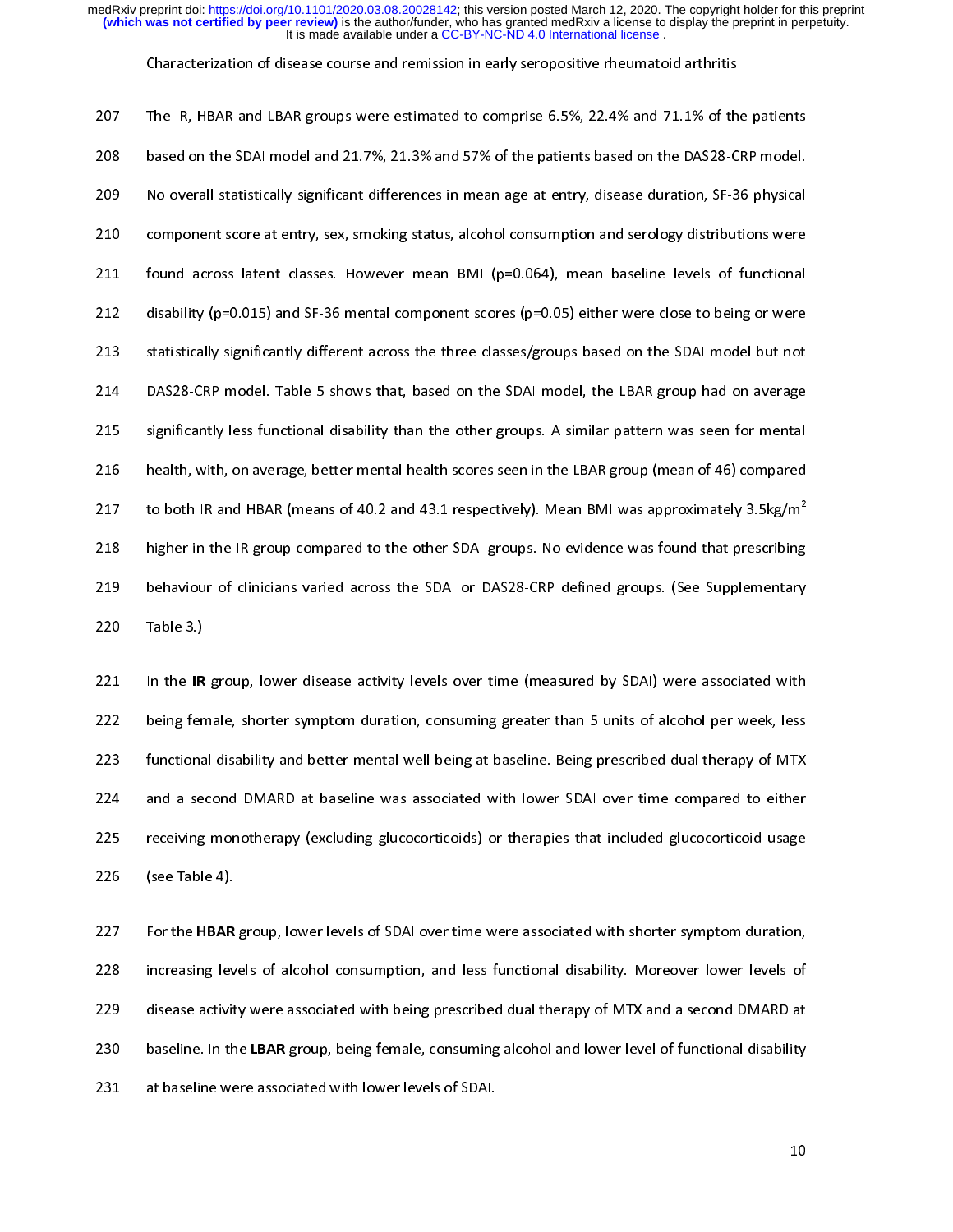Characterization of disease course and remission in early seropositive rheumatoid arthritis

232 232 Based on the DAS28-CRP model (Supplementary Table 2), lower levels of functional disability, better<br>233 mental well-being and dual therapy of MTX with a second DMARD at baseline were associated with 234 lower DAS28-CRP over time in the IR group. Higher levels of functional disability and receiving 235 monotherapy (excluding glucocorticoids) were associated with higher levels of disease activity in the 236 HBAR group. Whilst being female, drinking alcohol, having lower levels of functional disability and 237 better mental health were associated with lower DAS28-CRP over time in the LBAR group. 237 better mental health were associated with lower DAS28-CRP over time in the LBAR group.

238 Table 5 summarises other patient outcome data (X-ray score, EQ-5D, HAQ, SF-36 MCS) by allocated<br>239 Iatent trajectory class. Class assignment could be made for 263 of the 267 eligible patients with 240 some baseline and outcome information. The average EQ-5D scores both at baseline and 6 months 241 were significantly higher in the LBAR group than the other groups as defined by the SDAI model 242 (p<0.0001 and 0.049), whilst average level of functional disability remained significantly lower in this 243 group at 6 months (p<0.0001). There was no statistical evidence for a difference in average X-ray 244 annualised progression rate across groups. 244 annualised progression rate across groups.

### 246 DISCUSSION

247 The TACERA cohort provides a unique opportunity to follow newly diagnosed and initially<br>248 medication naïve patients in the UK, whose clinical outcomes are linked to extensive and detailed 249 biological phenotyping (to be reported separately). We focused solely on seropositive RA patients 250 whom have few non-severe comorbidities to reduce heterogeneity and to identify factors associated 251 whom have few non-severe comorbidities to reduce hererogeneity and to identify factors associated.<br>251 with outcomes in this subset.

252 We found clear evidence that remission at 6 months, whether defined using SDAI or DAS28-CRP, was<br>253 associated with lower levels of disease activity and functional disability at baseline and with alcohol 254 consumption at baseline. Aletaha et al. (27) have previously shown that disease activity early in the 255 course of treatment predicts response to therapy after 1 year. However, other variables previously 255 course of treatment predicts response to therapy after 1 year. However, other variables previously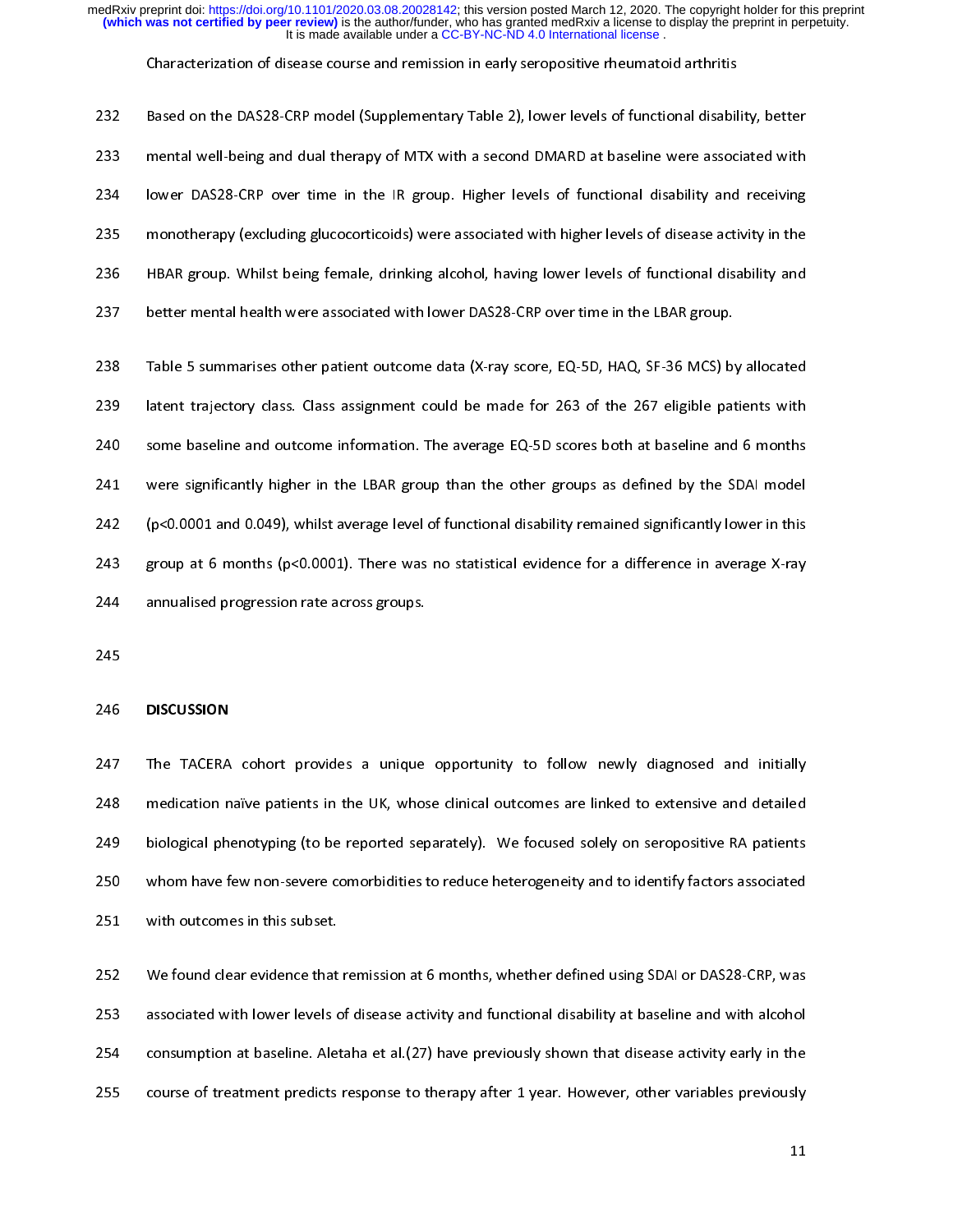Characterization of disease course and remission in early seropositive rheumatoid arthritis

256 256 identified as associated with remission, such as age, gender, ethnicity and RA medications were not<br>257 found to be statistically significant in our study. This may be due to the power of the current study 258 (especially when restricted to the outcome defined at a single time point), to the use of a treat-to-259 target medication strategy, or to the fact that some variables may be less important in a pure 259 target medication strategy, or to the fact that some variables may be less important in a pure 260 seropositive disease cohort.

261 We also identified three trajectories of disease course and potential factors associated with them<br>262 and also with disease activity levels within trajectories. We used the same trajectory labels (IR, HBAR 263 and LBAR) in both SDAI and DAS28-CRP models, but the estimated proportion of patients who fell 264 into the three groups varied according to the way disease activity was measured. Moreover the 265 agreement between these two classifications was weak (Cohen's Kappa of 0.18); and significant 266 overall associations of baseline functional disability and SF-36 mental component score and near 267 significant association with BMI were found only with the SDAI trajectories; thus suggesting these 268 disease activity indices are not interchangeable. 268 disease activity indices are not interchangeable.

269 Interestingly, we found no evidence for differences in prescribing behaviour at baseline amongst the<br>270 Itrajectory classes irrespective of how trajectory classifications were made. However we found clear 271 evidence that, even as early as 6 months, disease outcomes (e.g. EQ-5D, HAQ) and their changes 272 from baseline differed between trajectory groups, with the IR group generally having the least 273 improvement and poorer health outcomes. No evidence for differing annualized X-ray progression 274 rates were seen across groups. This may be expected given the short length of follow-up and early 275 intensive management. The findings of very few if any significant associations between standard 276 clinical measures and trajectory classes, and evidence of clear changes in outcomes as early as 6 277 months would possibly suggest that these trajectories may instead be linked to distinct 278 immunopathogenic subsets. Thus immunological biomarkers at baseline and early in follow-up 279 (before 6 months) may be useful in identifying patients who beyond 6 months will have inadequate 280 response to initial synthetic disease modifying treatment. We are currently investigating these 280 response to initial synthetic disease modifying treatment. We are currently investigating these

 $12<sup>2</sup>$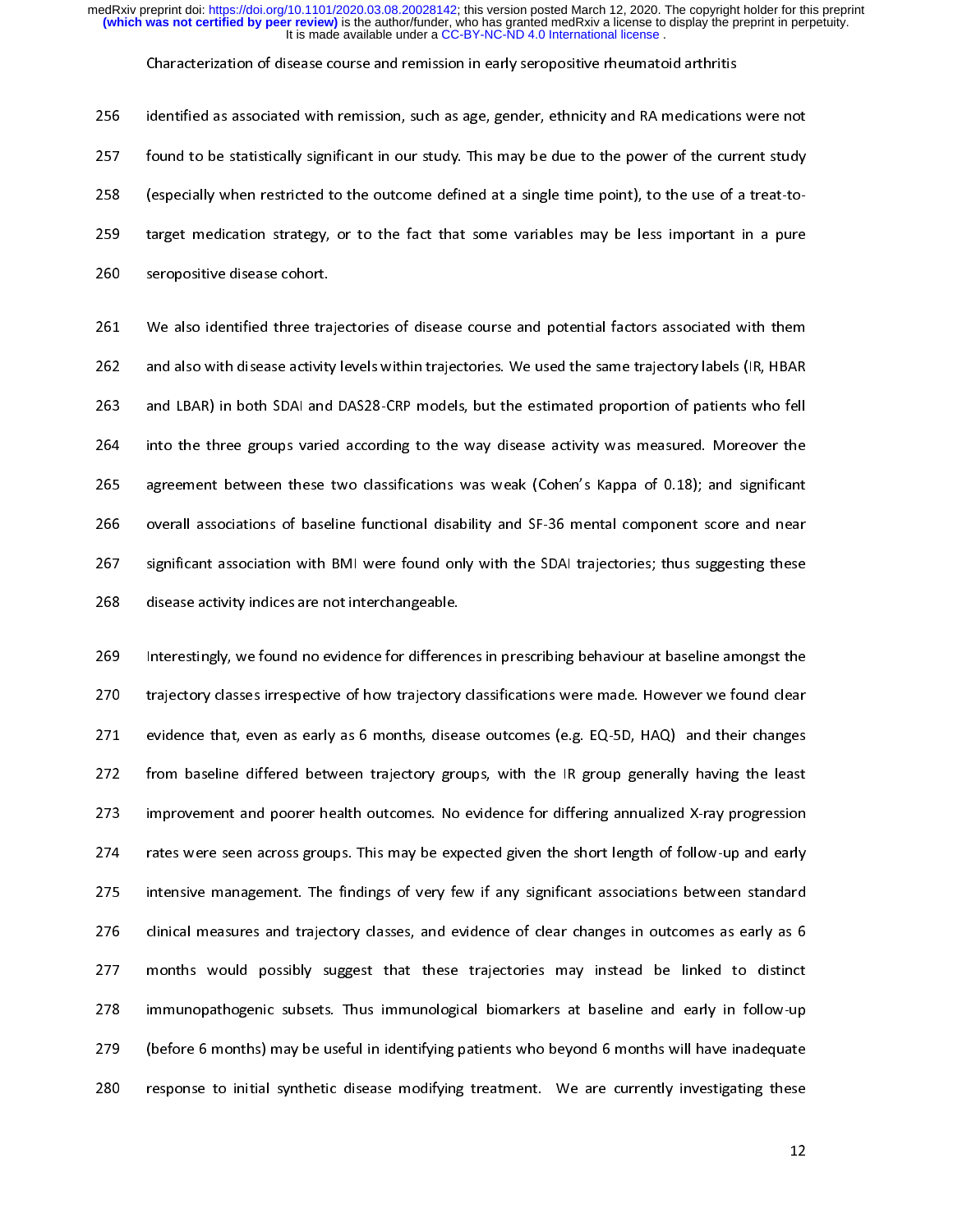Characterization of disease course and remission in early seropositive rheumatoid arthritis

281 extensive from a biological viewpoint, utilising the extensive biological dataset collected in the extensive biological dataset collected in the extensive biological dataset collected in the extensive biological dataset co

283 Heterogeneity in the effects of covariates on average SDAI level over time was seen across<br>284 - trajectories. Specifically, we found that effect sizes differed across trajectories with respect to 285 functional disability, mental health, alcohol consumption and combination MTX with second DMARD 286 compared to therapies with glucocorticoid usage. This provides evidence to support a stratified 287 approach to management and treatment of patients falling into different trajectory groups. 287 approach to management and treatment of patients falling into different trajectory groups.

288 Our results concerning the effect of alcohol consumption on both SDAI remission at 6 months and<br>289 disease activity levels within SDAI trajectories suggest that consuming alcohol is associated with 290 higher remission rates and lower disease activity over time. Similar inverse associations have been 291 reported by other studies (28-32) These findings may be due to alcohol intake being associated with 292 lower levels of inflammatory markers and possibly because certain alcoholic drinks, for example red 293 vine, may be anti-oxidant due to their flavonoid content, counteracting postprandial oxidative  $294$  stress. (33,34) windows and due to their flavonoid content, content, content, content, content, counteraction postprandial oxidative postprandial oxidative postprandial oxidative postprandial oxidative postprandial 294 stress.(33,34)

295 The findings that mental health is a predictor of disease activity over time in the IR group and also<br>296 possibly the LBAR group but not the HBAR group are worth highlighting. One-year results from the 297 Scottish Early Rheumatoid Arthritis Inception (SERA) cohort have identified that predictors of 298 functional disability at 1 year appear to be dominated by psychosocial rather than more traditional 299 clinical measures, emphasising the potential benefit which may result from early access to non-300 pharmacological interventions targeting key psychosocial factors, such as mental health and work 301 disability. (35) The possibility of adopting a non-pharmacological intervention strategy for those in 302 the IR and LBAR (that make up approximately 78% of the RA patients) should be explored in more and LBAR (that make up approximately 78% of the RA patients) should be explored in more discussed in more discussed in more discussed in more discussed in more discussed in more discussed in more discussed in more discusse 303 depth.

13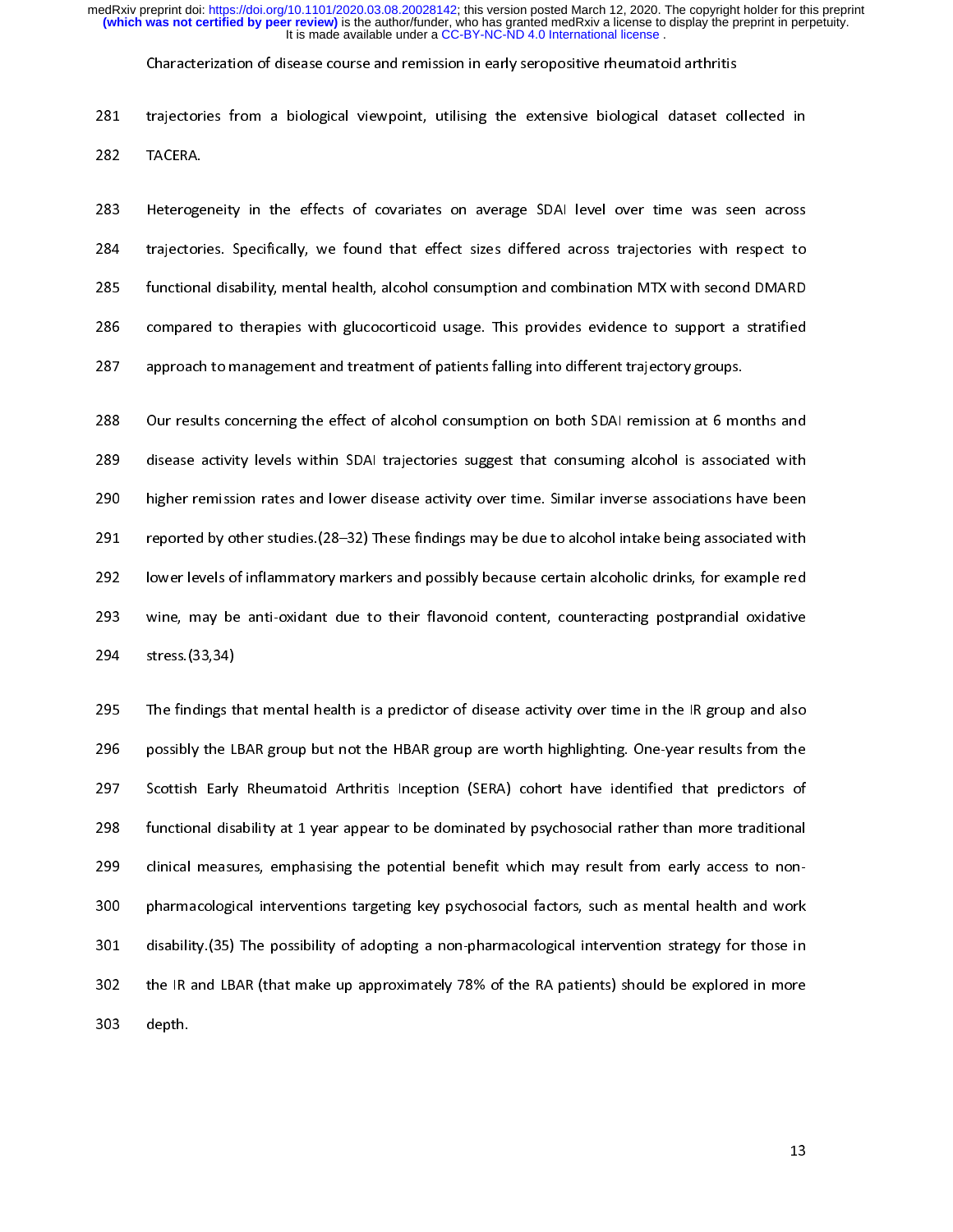### Characterization of disease course and remission in early seropositive rheumatoid arthritis

| 304 | Latent class mixed modelling approaches have only recently begun to be used to investigate whether    |
|-----|-------------------------------------------------------------------------------------------------------|
| 305 | distinct subpopulations exist within RA with respect to disease course. (5,36,37) Previous studies    |
| 306 | using DAS28 have identified similar trajectory groups. The larger study by Barnabe et al. was able to |
| 307 | identify five trajectory groups instead of three. However combining their Groups 1 and 4 (i.e. both   |
| 308 | with initial high activity) into a single group would coincide with our HBAR group, whilst combining  |
| 309 | their Groups 2 and 3 (i.e. both with initial moderate activity) would correspond to our LBAR group.   |
| 310 | Our work applies also to SDAI and demonstrates similar trajectory groups within a purely              |
| 311 | seropositive population. Additionally, we controlled for factors that may impact on disease activity  |
| 312 | over time within these trajectory groups.                                                             |
|     |                                                                                                       |

### 314 CONCLUSION

315 In conclusion, we found that, in early seropositive RA with few non-severe comorbidities, lower<br>316 baseline levels of functional disability and disease activity, along with alcohol intake, are associated 317 with 6-month clinical remission. We identified three subpopulations based on disease trajectories 318 that not only differ in terms of disease course but also with regard to the effect of risk factors, such 319 as mental well-being, on disease activity over time. Our data further highlight RA heterogeneity (i.e. 320 trajectory classes) not explainable by clinical factors and indicate the possible use of biomarkers 321 collected at baseline and early follow-up to help patient management and better targeting of 322 existing and novel therapies.<br>322 existing and novel therapies.

324 Abbreviations

### 325 Availability of data and materials

322 existing and novel therapies.

326 Request for access to RA-MAP data and samples is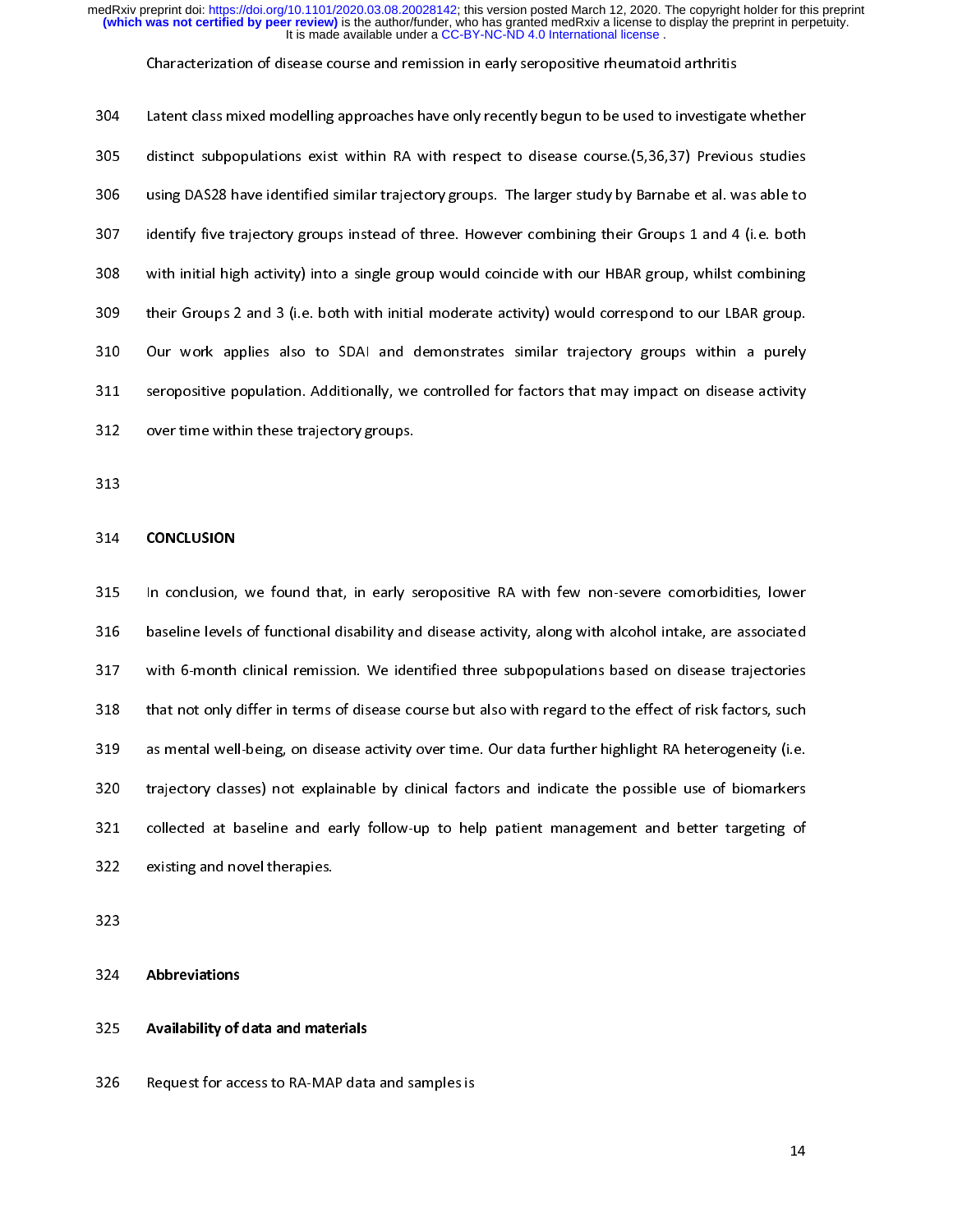Characterization of disease course and remission in early seropositive rheumatoid arthritis

# 327 Funding

- 328 This study was funded by the MRC/ABPI Inflammation and Immunology Initiative Grant (MRC<br>329 Feference numbers: G1001516 and G1001518). Dr Brian Tom is supported by the UK Medical
- 
- 330 Research Council (Unit Programme number MC\_UP\_1302/3 and MC\_UU\_00002/2). 330 Research Council (Unit Programme number MC\_UP\_1302/3 and MC\_UU\_00002/2).

- 331 Authors' contribution and competing interests<br>332 A list of contributing authors with disclosure of possible conflicts of interests can be found in "RA-
- 333 MAP Contributing Authors\_ART\_2019.docx"<br>334 Machine conflictions of possible conflicts of possible can be found in the found in the found in the found in the found in the found in the found in the found in the found in

- 334 **Acknowledgements**<br>335 We acknowledge the support of TACERA Principal Investigators from all contributing NHS sites and
- 336 the members of the TACERA Study Steering and Data Monitoring Committee. The Research was
- 337 supported by the NIHR Newcastle Biomedical Research Centre. Members of the RA-MAP Consortium
- 338 can be found in the document "RA-MAP Consortium Membership ART 2019.docx".
- 339 can be found in the document of the map consortium Membership\_ART\_2019.document<br>339 can be filted and consorting memberships and consorting the membership of the membership of the membership 339 Ethics approval and consent to participate
- 340 Ethical approval was authorised by the National Research Ethics Service London Central Committee<br>341 (Reference number: 12/LO/0469). Informed, written consent was obtained.
- 341 (Reference number: 12/LO/0469). Informed, written consent was obtained.
- 342 Consent for publication
- 343 Not applicable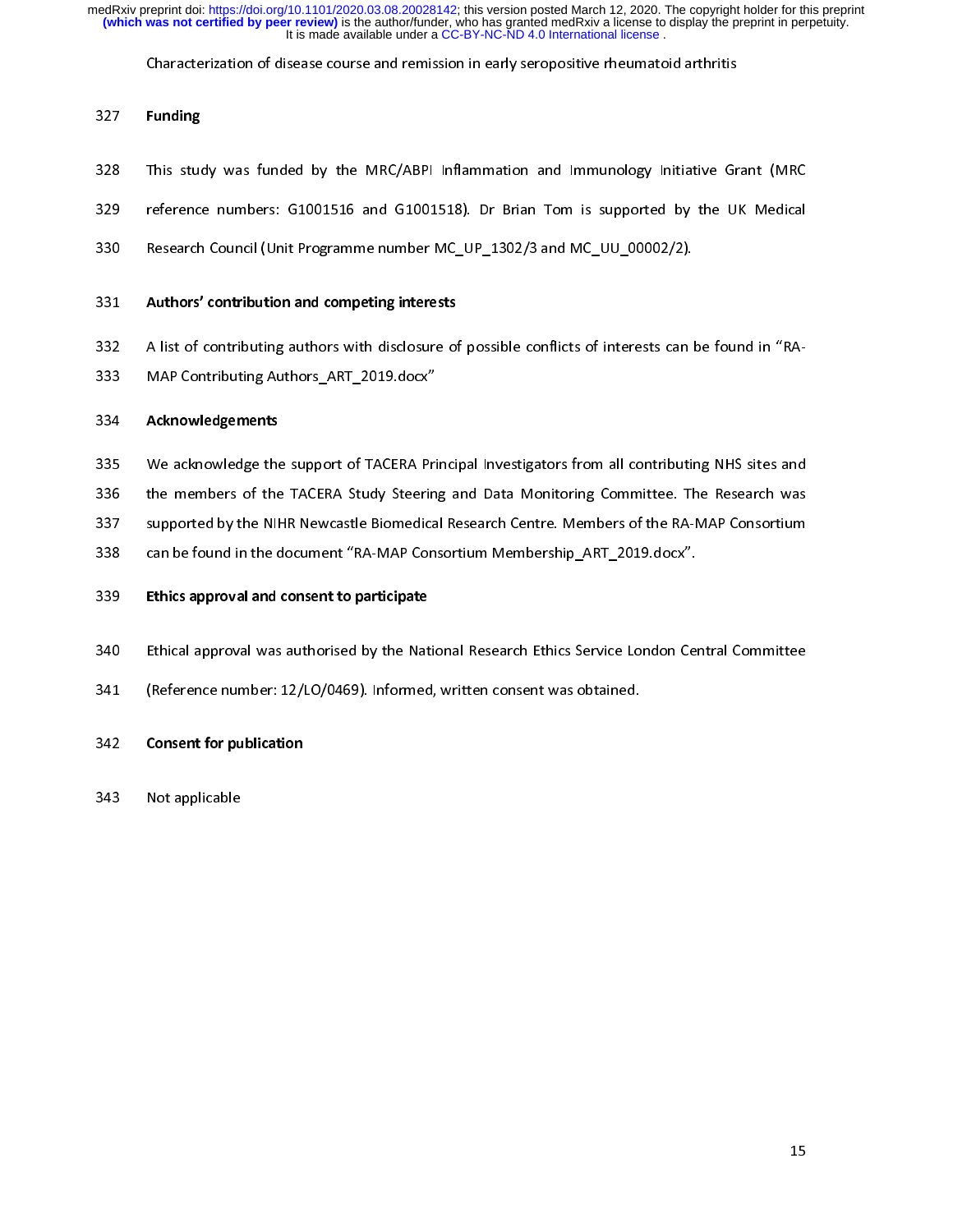Characterization of disease course and remission in early seropositive rheumatoid arthritis

- 345 REFERENCE<br>345 1. Scott
- 345 1. Scott DL, Wolfe F. Huizinga TW. Rheum arthritis Lancet. 2010;376:1094–108.<br>346 2. Cook MJ, Diffin J, Scire CA, Lunt M, MacGregor AJ, Symmons DPM, et al. Predictors and<br>347 0utcomes of sustained, intermittent or neve 347 347 outcomes of sustained, intermittent or never achieving remission in patients with recent<br>348 onset inflammatory polyarthritis: results from the Norfolk Arthritis Register. Rheumatolog 348 onset inflammatory polyarthritis: results from the Norfolk Arthritis Register. Rheumatology.<br>349 2016;55(9):1601–9. 348 onset inflammatory polyarthritis: results from the Norfolk Arthritis Register. Rheumatology.
- 350 3. Ma MHY, Ibrahim F, Kingsley GH, Cope A, Scott DL. Variable impacts of different remission<br>351 states on health-related quality of life in rheumatoid arthritis. Clin Exp Rheumatol. 351 states on health-related quality of life in rheumatoid arthritis. Clin Exp Rheumatol.<br>352 2018;36(2):203–9.  $352$  states on  $2018;36(2):203-9$
- 353 4. Wolfe F, Rasker JJ, Boers M, Wells GA, Michaud K. Minimal disease activity, remission, and<br>354 the long-term outcomes of rheumatoid arthritis. Arthritis Care Res (Hoboken). 354 the long-term outcomes of rheumatoid arthritis. Arthritis Care Res (Hoboken).<br>355 2007;57(6):935–42.  $355$   $2007;57(6):935-42.$
- 356 5. Siemons L, ten Klooster PM, Vonkeman HE, Glas CAW, van de Laar MAFJ. Distinct trajectories<br>357 of disease activity over the first year in early rheumatoid arthritis patients following a treat-357 5. Siemons of disease activity over the first year in early rheumatoid arthritis patients following a treat<br>358 to-target strategy. Arthritis Care Res (Hoboken). 2014;66(4):625–30.
- 359 6. Norton S, Fu B, Scott DL, Deighton C, Symmons DPM, Wailoo AJ, et al. Health Assessment 360 5. 2015 2. Questionnaire disability progression in early rheumatoid arthritis: systematic review and<br>361 5. Ally analysis of two inception cohorts. In: Seminars in arthritis and rheumatism. 2014. p. 131-361 analysis of two inception cohorts. In: Seminars in arthritis and rheumatism. 2014. p. 131–44.<br>362 7. Bukhari M, Thomson W, Naseem H, Bunn D, Silman A, Symmons D, et al. The performance of
- 361 analysis of two inception cohorts. In: Seminars in arthritis and rheumatism. 2014. p. 131–44. 363 363 anti--cyclic citrullinated peptide antibodies in predicting the severity of radiologic damage in<br>364 inflammatory polyarthritis: results from the Norfolk Arthritis Register. Arthritis Rheum Off J 364 anti---cyclic citrum inflammatory polyarthritis: results from the Norfolk Arthritis Register. Arthritis Rheum Off J<br>365 Am Coll Rheumatol. 2007;56(9):2929–35. 364 inflammatory polyarthritis: results from the Norfolk Arthritis Register. Arthritis Rheum Off J
- 366 8. Van Gaalen FA, Van Aken J, Huizinga TWJ, Schreuder GMT, Breedveld FC, Zanelli E, et al.<br>367 Sasociation between HLA class II genes and autoantibodies to cyclic citrullinated peptide 367 8. Van Gaalen Fry, Van Huizing, Fransen Fry, Sungaing, 2007, 2008.<br>367 368 (CCPs) influences the severity of rheumatoid arthritis. Arthritis Rheum Off J Am Coll 367 Association between HLA class II genes and autoantibodies to cyclic citrullinated peptides 369 Rheumatol. 2004;50(7):2113-21.
- 370 9. Cope AP, Barnes MR, Belson A, Binks M, Brockbank S, Bonachela-Capdevila F, et al. The RA-372 2018; 14(1): 53  $372$  a  $2018;14(1):53$ .
- 373 10. Aletaha D, Neogi T, Silman AJ, Funovits J, Felson DT, Bingham III CO, et al. 2010 rheumatoid<br>374 **1918: arthritis classification criteria: an American College of Rheumatology/European League** 373 10. Aletaha D, Neogi T, Silman AJ, Funovits J, Felson DT, Bingham III CO, et al. 2010 rheumatoid 375 Against Rheumatism collaborative initiative. Arthritis Rheum. 2010;62(9):2569–81.
- 375 Against Rheumatism collaborative initiative. Arthritis Rheum. 2010;62(9):2569–81. 377 11. Aheumatism Association 1987 revised criteria for the classification of rheumatoid arthritis.<br>378 1886 Arthritis Rheum Off J Am Coll Rheumatol. 1988:31(3):315–24. Arthritis Rheum Off J Am Coll Rheumatol. 1988;31(3):315-24.
- 378 Arthritis Rheum Off J Am Coll Rheumatol. 1988;31(3):315–24. London; 2009. Available from: www.nice.org.uk/CG79
- 381 13. Aletaha D, Smolen J. The Simplified Disease Activity Index (SDAI) and the Clinical Disease<br>382 **Activity Index (CDAI): a review of their** usefulness and validity in rheumatoid arthritis. Cli 382 Activity Index (CDAI): a review of their usefulness and validity in rheumatoid arthritis. Clin Exp<br>383 Rheumatol. 2005;23(5):S100.  $383$  Rheumatol.  $2005; 23(5): 5100$ .
- 384 14. Anderson J, Caplan L, Yazdany J, Robbins ML, Neogi T, Michaud K, et al. Rheumatoid arthritis 384 14. Anderson J, Caplan L, Yazdany J, Robbins ML, Neogi T, Michaud K, et al. Rheumatoid arthritis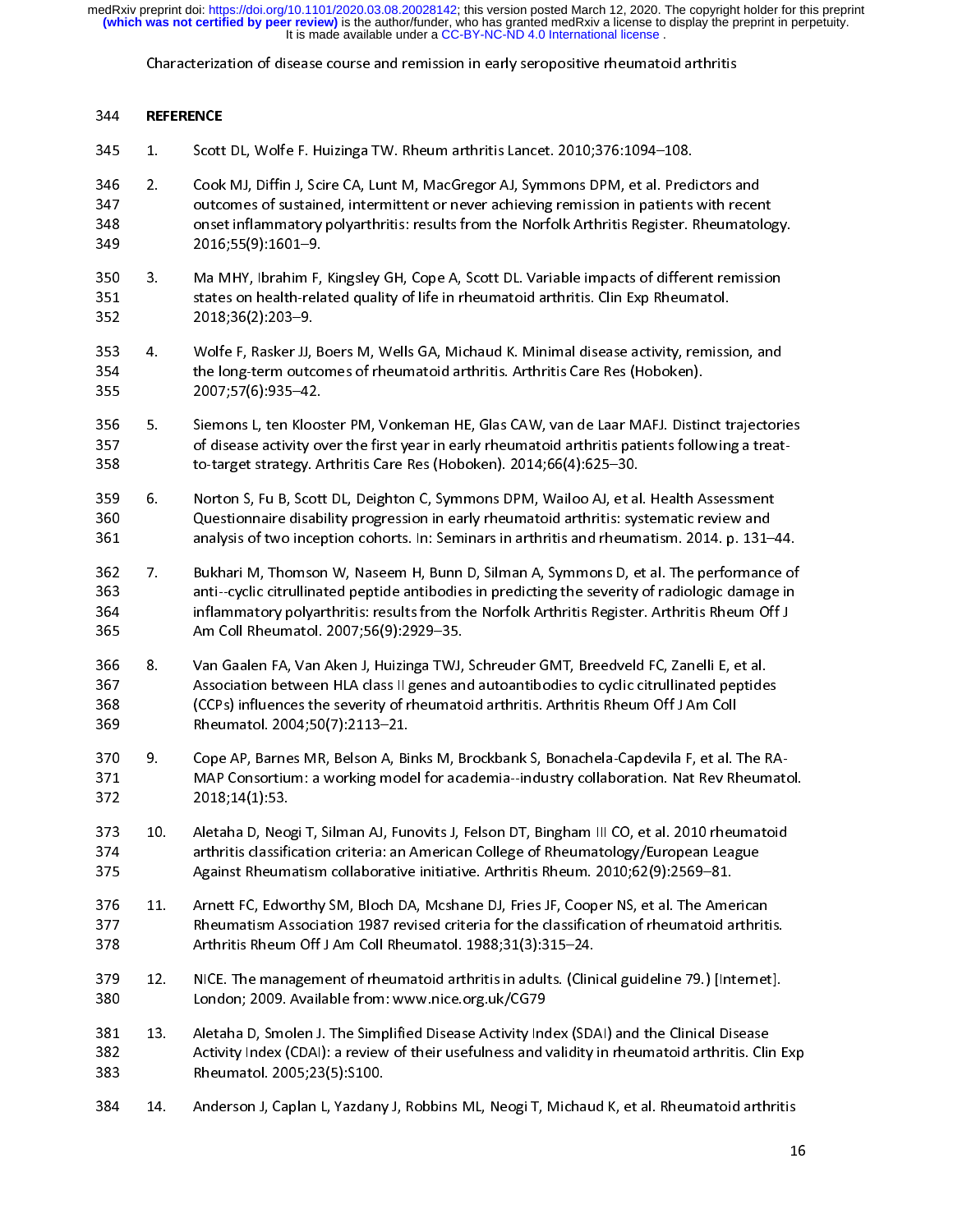Characterization of disease course and remission in early seropositive rheumatoid arthritis

disease activity measures: American College of Rheumatology recommendations for use in<br>386 clinical practice. Arthritis Care Res (Hoboken). 2012;64(5):640–7.<br>387 15. Anderson JK, Zimmerman L, Caplan L, Michaud K. Measures 385 387 15. Anderson JK, Zimmerman L, Caplan L, Michaud K. Measures of rheumatoid arthritis disease<br>388 care activity: Patient (PtGA) and Provider (PrGA) Global Assessment of Disease Activity, Disease 388 15. activity: Patient (PtGA) and Provider (PrGA) Global Assessment of Disease Activity, Disease<br>389 15. Activity Score (DAS) and Disease Activity Score with 28-Joint Counts (DAS28), Simplified 389 Activity Score (DAS) and Disease Activity Score with 28-Joint Counts (DAS28), Simplified 390 **bisease Activity Index (SDAI), Clinical Disease Activity Index (CDAI), Patient Activity Score** 390 Disease Activity Index (SDAI), Clinical Disease Activity Index (CDAI), Patient Activity Score 391 (PAS) and Patient Activity Score-II (PASII), Routine Assessment of Patient Index Data (RAPID),<br>392 Rheumatoid Arthritis Disease Activity Index (RADAI) and Rheumatoid Arthritis Disease Acti 393 Index-5 (RADAI-5), Chronic Arthritis Systemic Index (CASI), Patient-Based Disease Activity<br>394 Score With ESR (PDAS1) and Patient-Based Disease Activity Score without ESR (PDAS 394 Index-Structure Marthritis Systemic Marthritis (Chronic Arthritis Score With ESR (PDAS1) and Patient-Based Disease Activity Score without ESR (PDAS2), and<br>395 Mean Overall Index for Rheumatoid Arthritis (MOI-RA). Arthr 394 Score With ESR (PDAS1) and Patient-Based Disease Activity Score without ESR (PDAS2<br>395 Mean Overall Index for Rheumatoid Arthritis (MOI-RA). Arthritis Care Res (Hoboken).<br>396 2011;63(S11):S14--S36.  $396$  Mean  $2011;63(511):514-536.$ 397 16. Dougados M, Aletaha D, van Riel P. Disease activity measures for rheumatoid arthritis. Clin<br>398 Exp Rheumatol. 2007;25(5):S22. Exp Rheumatol. 2007; 25(5): S22. 399 17. Felson DT, Smolen JS, Wells G, Zhang B, Van Tuyl LHD, Funovits J, et al. American College of<br>400 Rheumatology/European League Against Rheumatism provisional definition of remission in 400 Rheumatology/European League Against Rheumatism provisional definition of remission in<br>401 heumatoid arthritis for clinical trials. Arthritis Rheum. 2011;63(3):573–86. 401 **Rheumatoid arthritis for clinical trials**. Arthritis Rheum. 2011;63(3):573–86.<br>402 Against Parsen A. A radiological method for grading the severity of rheumatoid arth 402 18. Larsen A. A radiological method for grading the severity of rheumatoid arthritis. Scand J<br>403 Rheumatol. 1975;4(4):225–33. 403 18. Rheumatol. 1975;4(4):225–33.<br>19. Larsen A, Dale K, Eek M. Radiog 404 19. Larsen A, Dale K, Eek M. Radiographic evaluation of rheumatoid arthritis and related<br>405 Conditions by standard reference films. Acta Radiol Diagnosis. 1977;18(4):481–91. 405 1977;18(4):481–91. Larsen A, Dale K, Eeknalard reference films. Acta Radiol Diagnosis.<br>1977;18(4):481–91. A, Dale K, Eek M. Laasonen L. Proposed modification to Larsen's scoring met Scott DL, Houssien DA, Laasonen L. Proposed modification to Larsen's scoring methods for 407 hand and wrist radiographs. Rheumatology. 1995;34(1):56.<br>408 21. Pries JF. Spitz P. Kraines RG. Holman HR. Measurement of p 407 hand and wrist radiographs. Rheumatology. 1995;34(1):56. 409 409 22. Arthritis Rheum. 1980;23(2):137–45.<br>410 22. Hurst NP. Kind P. Ruta D. Hunter M. S 410 22. Hurst NP, Kind P, Ruta D, Hunter M, Stubbings A. Measuring health-related quality of life in<br>411 Theumatoid arthritis: validity, responsiveness and reliability of EuroQol (EQ-5D). Br J 411 rheumatoid arthritis: validity, responsiveness and reliability of EuroQol (EQ-5D). Br J<br>412 Rheumatol. 1997;36(5):551–9. 412 Rheumatol. 1997;36(5):551–9.<br>413 23. Linde L. Sørensen J. Østergaarc 413 23. Linde L, Sørensen J, Østergaard M, Hørslev-Petersen K, Hetland ML. Health-related quality of<br>414 filos: validity, reliability, and responsiveness of SF-36, EQ-15D, EQ-5D, RAQoL, and HAQ in 414 life: validity, reliability, and responsiveness of SF-36, EQ-15D, EQ-5D, RAQoL, and HAQ in<br>415 http://www.matolid.arthritis. J. Rheumatol. 2008;35(8):1528–37. 415 patients with rheumatoid arthritis. J Rheumatol. 2008;35(8):1528–37.<br>416 124. Ruta DA. Hurst NP. Kind P. Hunter M. Stubbings A. Measuring health s 416 24. Ruta DA, Hurst NP, Kind P, Hunter M, Stubbings A. Measuring health status in British patients<br>417 with rheumatoid arthritis: reliability, validity and responsiveness of the short form 36-item 417 417 with rheumatoid arthritis: reliability, validity and responsiveness of the short form 36-item<br>418 health survey (SF-36). Br J Rheumatol. 1998;37(4):425–36. 418 health survey (SF-36). Br J Rheumatol. 1998;37(4):425–36.<br>419 25. Team RC. R: A language and environment for statistical co Team RC. R: A language and environment for statistical computing [Computer software]. 420 25. Vienna, Austria R Found Stat Comput. 2017;<br>1991 - 26. Danalson ME. Pompei P. Ales KL. MacKenzie 421 26. Charlson ME, Pompei P, Ales KL, MacKenzie CR. A new method of classifying prognostic<br>422 comorbidity in longitudinal studies: development and validation. J Chronic Dis. 422 comorbidity in longitudinal studies: development and validation. J Chronic Dis.<br>423 1987;40(5):373–83. 423 comorbidity in longitudinal studies: development and validation. June 2003<br>423 comorbidity in longitudinal studies:  $\frac{1}{2}$ 424 27. Aletaha D, Funovits J, Keystone EC, Smolen JS. Disease activity early in the course of 425 125. treatment predicts response to therapy after one year in rheumatoid arthritis patients.<br>426 120 Arthritis Rheum Off J Am Coll Rheumatol. 2007;56(10):3226–35. Arthritis Rheum Off J Am Coll Rheumatol. 2007;56(10):3226-35.  $426$  Arthur Collins Collins  $\frac{1}{2}$  Am Collins  $\frac{1}{2}$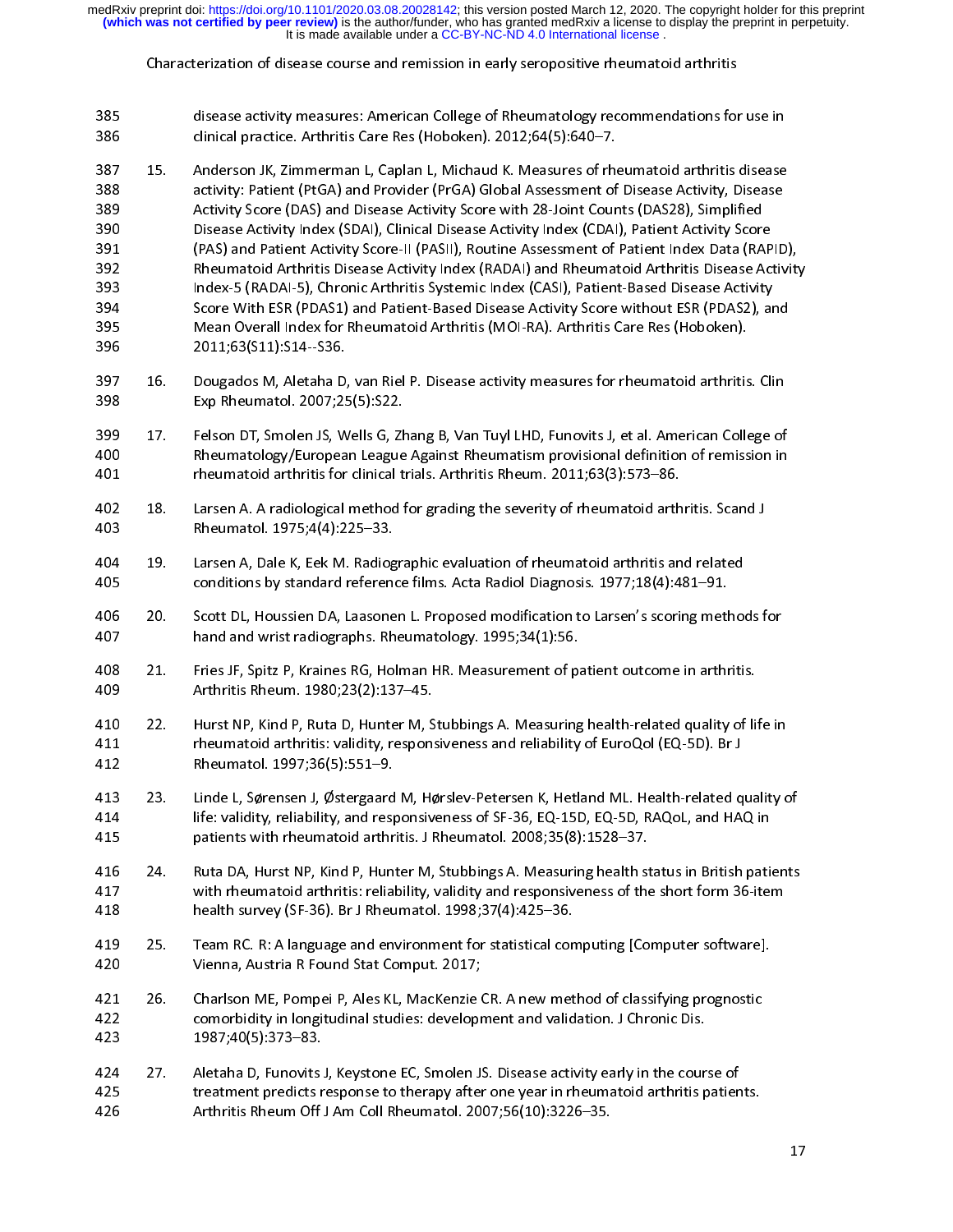Characterization of disease course and remission in early seropositive rheumatoid arthritis

- 427 28. Dunlop DD, Semanik P, Song J, Manheim LM, Shih V, Chang RW. Risk factors for functional<br>428 decline in older adults with arthritis. Arthritis Rheum. 2005;52(4):1274–82.<br>429 29. Kim S-K, Park S-H, Shin I-H, Choe J-Y. An
- 429 29. Kim S-K, Park S-H, Shin I-H, Choe J-Y. Anti-cyclic citrullinated peptide antibody, smoking,<br>430 alcohol consumption, and disease duration as risk factors for extraarticular manifestatic 429 29. Kim S-K, Park S-H, Shin I-H, Choe J-Y. Anti-cyclic citrullinated peptide antibody, smoking,
- 431 695-1001 Korean patients with rheumatoid arthritis. J Rheumatol. 2008;35(6):995-1001.<br>432 a. Maxwell JR. Gowers IR. Moore DJ. Wilson AG. Alcohol consumption is inversely Maxwell JR, Gowers IR, Moore DJ, Wilson AG. Alcohol consumption is inversely associated
- 433 30. 433 with risk and severity of rheumatoid arthritis. Rheumatology. 2010;49(11):2140–6.<br>434 31. Nissen MJ, Gabay C, Scherer A, Finckh A, in Rheumatoid Arthritis SCQMP. The effec 433 with risk and severity of rheumatoid arthritis. Rheumatology. 2010;49(11):2140–6. 435 alcohol on radiographic progression in rheumatoid arthritis. Arthritis Rheum.<br>436 2010;62(5):1265–72. 436 alcohol on radiographic progression in rheumatoid arthritis Rheumatoid arthritis Rheum.<br>436 alcohol on rheum.
- 437 32. Papadopoulos NG, Alamanos Y, Voulgari PV, Epagelis EK, Tsifetaki N, Drosos AA. Does<br>438 cigarette smoking influence disease expression, activity and severity in early rheumato 438 32. Englemente Sanding influence disease expression, activity and severity in early rheumatoid 439 and arthritis patients? Clin Exp Rheumatol. 2005;23(6):861. 439 cigarthritis patients? Clin Exp Rheumatol. 2005;23(6):861.<br>440 33. Covas MI. Gambert P. Fitó M. de la Torre R. Wine and o
- 440 33. Covas MI, Gambert P, Fitó M, de la Torre R. Wine and oxidative stress: up-to-date evidence of 441 441 the effects of moderate wine consumption on oxidative damage in humans. Atherosclerosis.<br>442 2010;208(2):297–304.  $442$   $2010;208(2):297-304.$
- 443 34. Lu B, Solomon DH, Costenbader KH, Keenan BT, Chibnik LB, Karlson EW. Alcohol consumption<br>444 and markers of inflammation in women with preclinical rheumatoid arthritis. Arthritis 444 344 34. and markers of inflammation in women with preclinical rheumatoid arthritis. Arthritis 445 445 Rheum. 2010;62(12):3554–9.<br>446 35. Kronisch C. McLernon DJ. Dal
- Kronisch C, McLernon DJ, Dale J, Paterson C, Ralston SH, Reid DM, et al. Brief Report: 446 35. Kronisch C, McLernon DJ, Dale J, Paterson C, Ralston SH, Reid DM, et al. Brief Report:
- 448 Arthritis Inception Cohort. Arthritis Rheumatol. 2016;68(7):1596–602.<br>449 36. Barnabe C. Sun Y. Boire G. Hitchon CA. Haraoui B. Thorne JC. et al. Het 449 36. Barnabe C, Sun Y, Boire G, Hitchon CA, Haraoui B, Thorne JC, et al. Heterogeneous disease<br>450 trajectories explain variable radiographic, function and quality of life outcomes in the 449 36. Barnabe C, Sun Y, Boire G, Hitchon CA, Haraoui B, Thorne JC, et al. Heterogeneous disease
- 451 Canadian Early Arthritis Cohort (CATCH). PLoS One. 2015;10(8):e0135327.<br>452 trajectories explain Variable VI. Wechalekar MD. Cleland LG. McWilliams L. Lee A. et a 37. Wabe N, Sorich MJ, Wechalekar MD, Cleland LG, McWilliams L, Lee A, et al. Characterising 452 37. Wabe N, Sorich MJ, Wechalekar MD, Cleland LG, McWilliams L, Lee A, et al. Characterising
- 454 Arthritis Res Ther. 2015;17(1):48.<br>455 devine for arthritis: the first the first three years. 455 38. Charlson ME, Charlson RE, Peterson JC, Marinopoulos SS, Briggs WM, Hollenberg JP. The<br>456 Charlson comorbidity index is adapted to predict costs of chronic disease in primary care 456 38. Charlson comorbidity index is adapted to predict costs of chronic disease in primary care<br>457 3. patients. J Clin Epidemiol. 2008;61(12):1234–40. patients. J Clin Epidemiol. 2008;61(12):1234-40.  $458$
- 
- 458<br>459
- 459
- 
-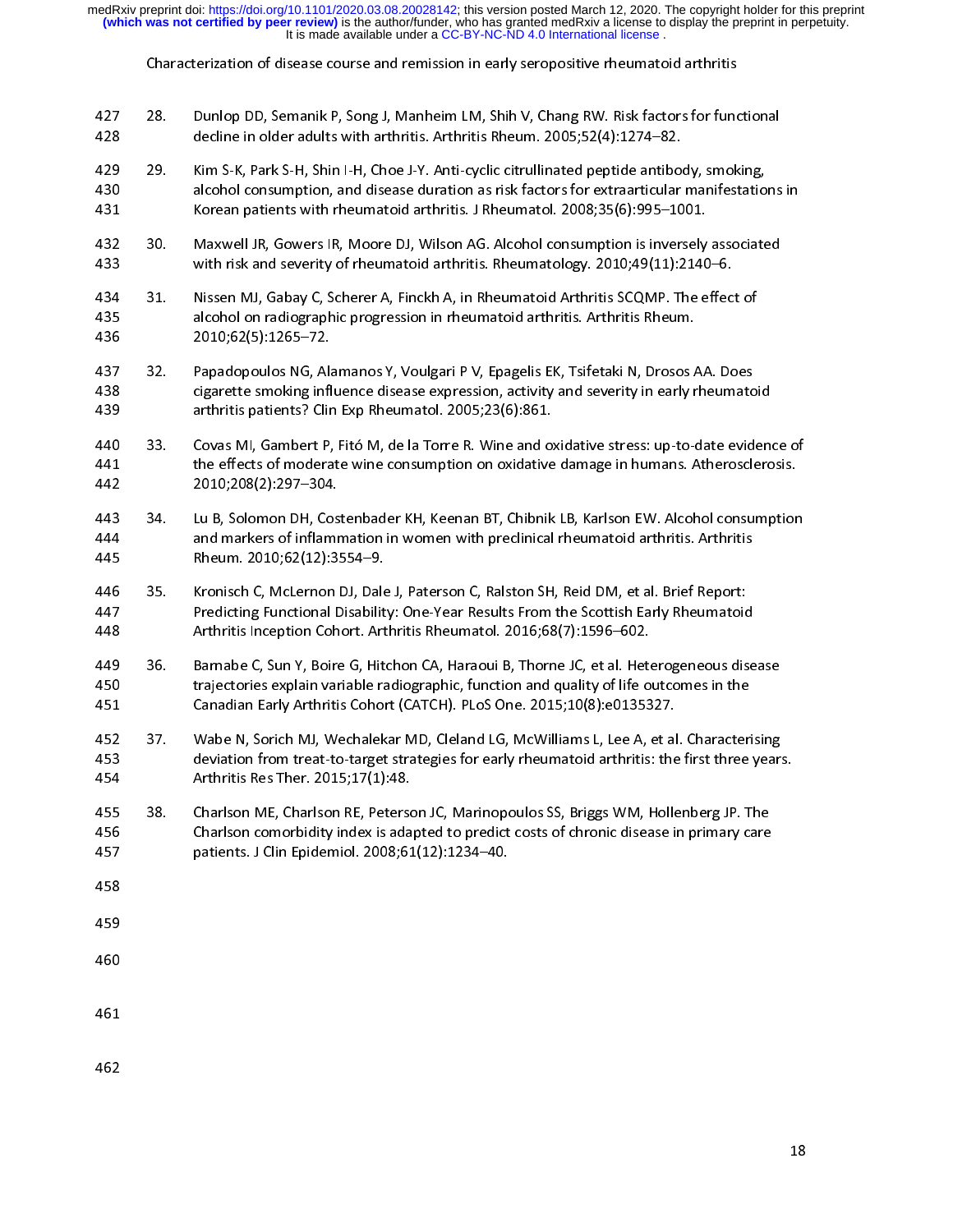Characterization of disease course and remission in early seropositive rheumatoid arthritis

463<br>464

# 465<br>465

465<br>466

- 466 Figure1: Individual and mean disease activity profiles over 18 months stratified by predicted class
- 467 membership.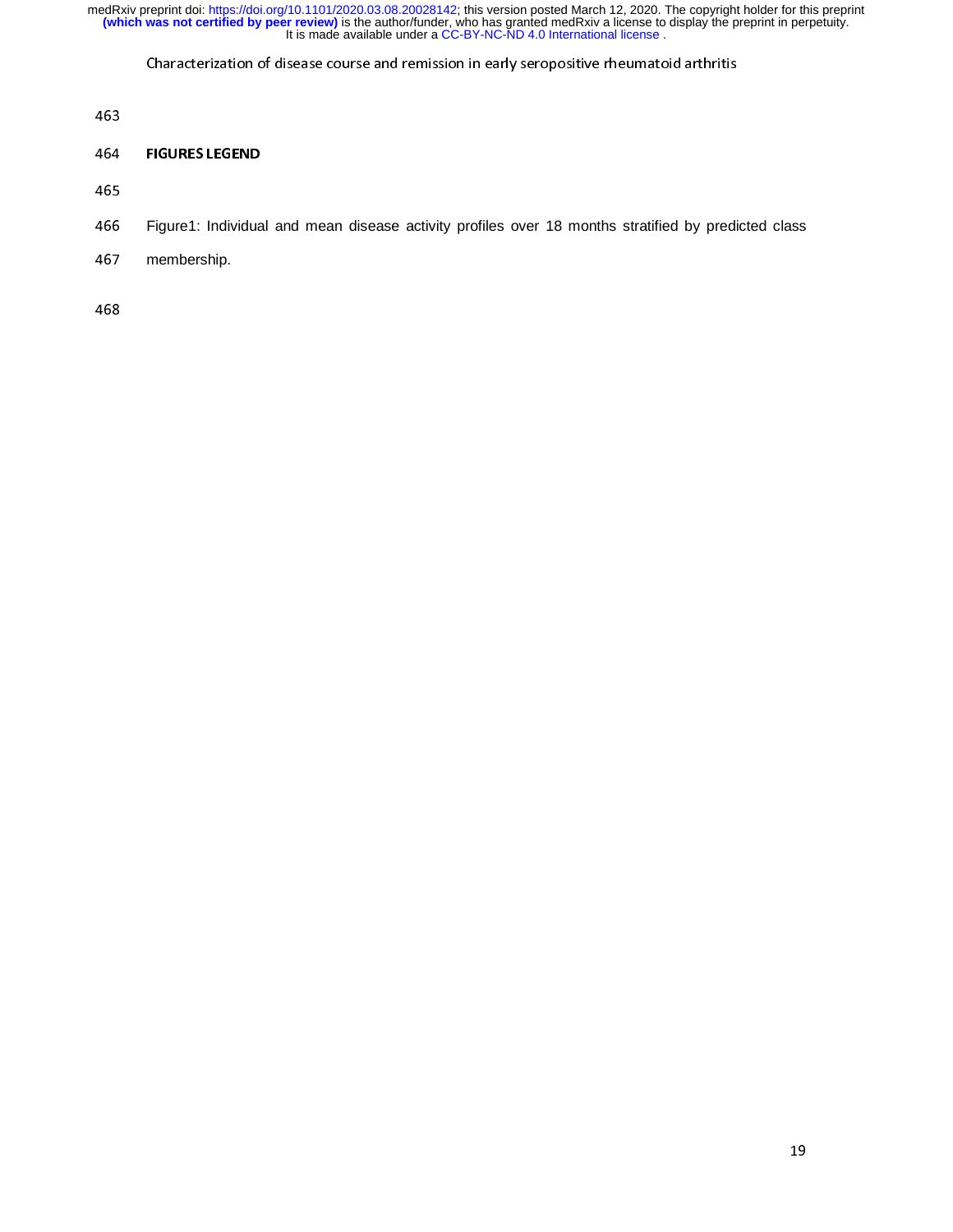Characterization of disease course and remission in early seropositive rheumatoid arthritis

### 469<br>1990 - England Borger, amerikansk politiker<br>1990 - England Borger, amerikansk politiker 470 Table 1: Baseline characteristics of patients in the TACERA study

| <b>Characteristics</b>    | <b>Baseline</b> |
|---------------------------|-----------------|
|                           | $(n=267)$       |
| Age, years                | 53.1 (15.2)     |
| Female                    | 192 (71.9%)     |
| <b>White Ethnicity</b>    | 194 (72.7%)     |
| <b>BMI</b>                |                 |
| Female                    | 27.53 (6.47)    |
| Male                      | 27.43 (4.97)    |
| Overall                   | 27.50 (6.08)    |
| <b>BMI Status</b>         |                 |
| Underweight: <18.5        | $9(3.4\%)$      |
| Healthy weight: [18.5,25) | 85 (31.8%)      |
| Overweight: [25,30)       | 95 (35.6%)      |
| Obese: ≥30                | 78 (29.2%)      |
| Smoking                   |                 |
| Never smoked              | 95 (35.6%)      |
| Previous smoker           | 104 (39.0%)     |
| <b>Current smoker</b>     | 68 (25.4%)      |
| Alcohol consumption       |                 |
| None                      | 86 (32.3%)      |
| 1-5 units per week        | 115 (43.2%)     |
| 6-10 units per week       | 25 (9.4%)       |
| 11-15 units per week      | 11 (4.1%)       |
| 16-20 units per week      | 15 (5.7%)       |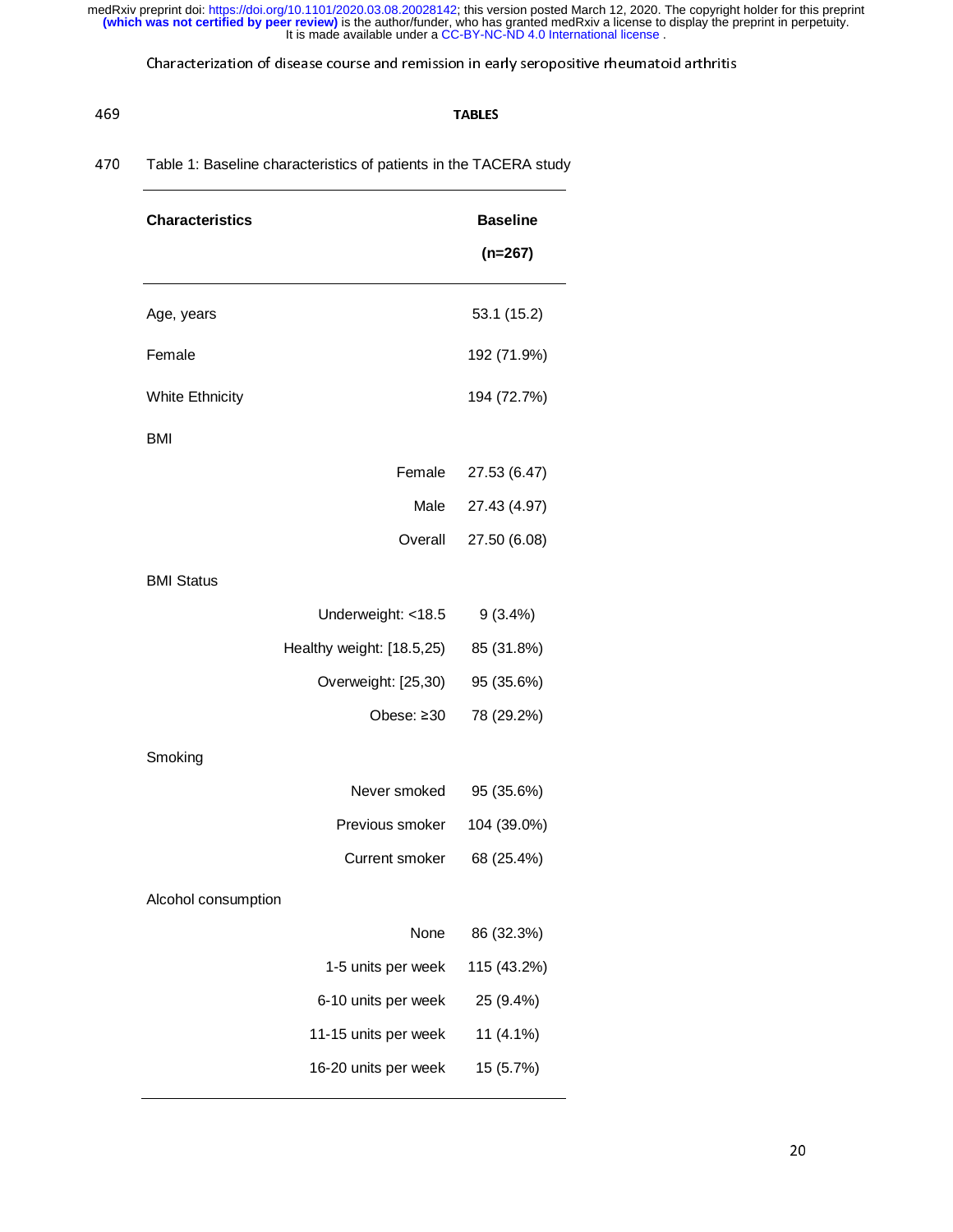| More than 20 units per week             | 14 (5.3%)     |
|-----------------------------------------|---------------|
| Alcohol frequency                       |               |
| Not Drinking                            | 86 (32.2%)    |
| 1-2 days a year                         | 28 (10.5%)    |
| 1-2 days a month                        | 48 (18.0%)    |
| 1-2 days a week                         | 58 (21.7%)    |
| 3-4 days a week                         | 28 (10.5%)    |
| 5 days or more a week                   | 19 (7.1%)     |
| RF positive                             | 247 (92.5%)   |
| <b>ACPA</b> positive                    | 230 (86.1%)   |
| Disease Duration (years)                | 0.43(0.23)    |
| X-ray Larsen's Score (hands and feet)   | 6.70(8.76)    |
| Charlson's Comorbidity Index (original) | 0.44(0.84)    |
| Charlson's Comorbidity Index (2008)(38) | 0.81(1.10)    |
| <b>SDAI</b>                             | 28.80 (14.29) |
| DAS28-CRP                               | 4.85 (1.22)   |
| <b>Prescribed Medication</b>            |               |
| Methotrexate (MTX)                      | 202 (75.7%)   |
| Hydroxychloroquine                      | 141 (52.8%)   |
| Leflunomide                             | $0(0.0\%)$    |
| Sulfasalazine                           | 18 (6.7%)     |
| Oral glucocorticoids                    | 17 (6.4%)     |
| Parenteral glucocorticoids              | 126 (47.2%)   |
| No RA medication                        | 2(0.7%)       |
| Medication combinations prescribed      |               |
| No RA medication                        | 2(0.7%)       |
| MTX only                                | 51 (19.1%)    |
|                                         |               |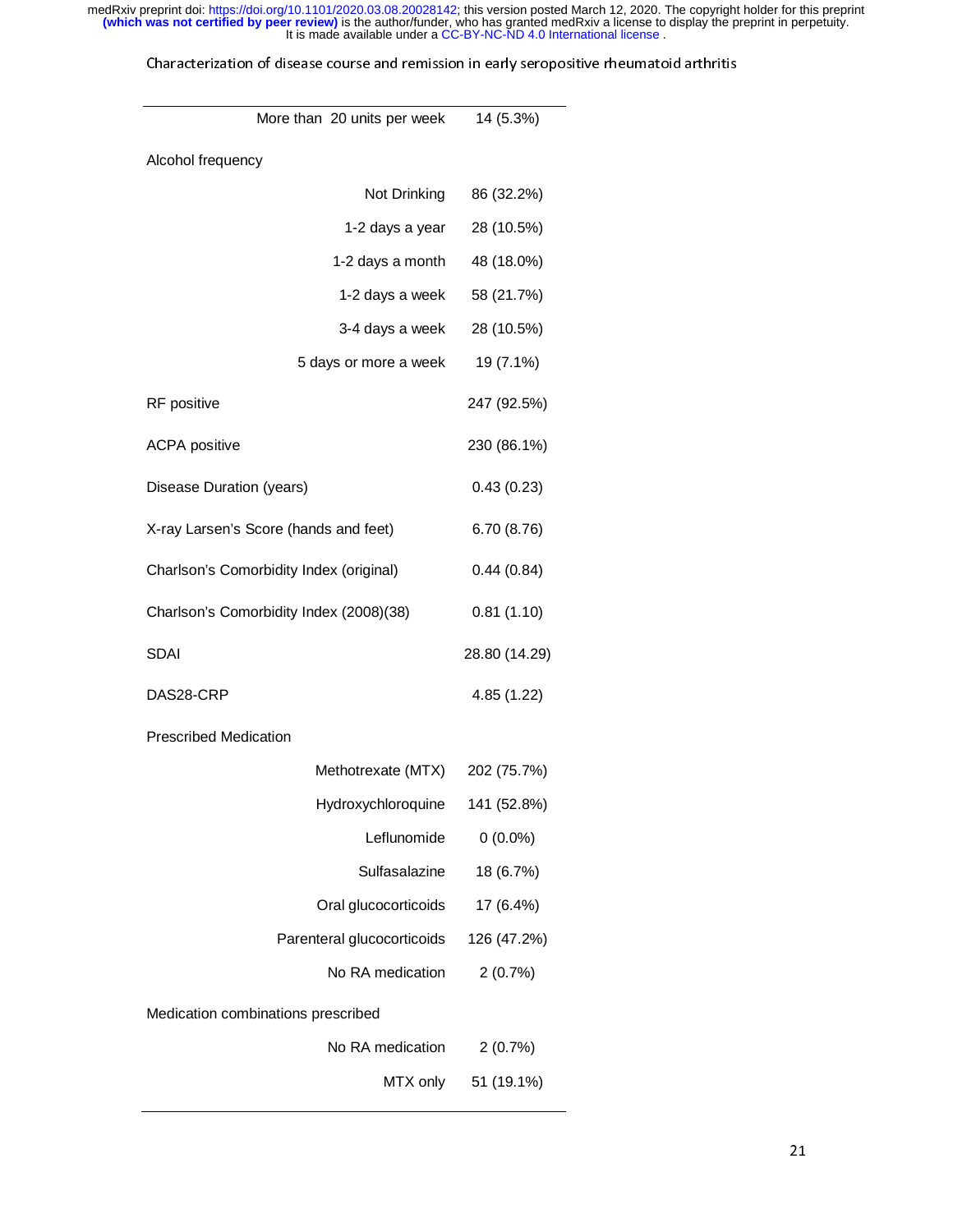| Other DMARDs only                         | 20 (7.5%)  |
|-------------------------------------------|------------|
| Oral glucocorticoids only                 | 2(0.7%)    |
| Parenteral glucocorticoids only           | 15 (5.6%)  |
| MTX & other DMARDs                        | 53 (19.9%) |
| MTX & oral glucocorticoids                | 6(2.2%)    |
| MTX & parenteral glucocorticoids          | 33 (12.4%) |
| Other DMARDs & oral glucocorticoids       | 2(0.7%)    |
| Other DMARDs & parenteral glucocorticoids | 23 (8.6%)  |
| oral & parenteral glucocorticoids         | $1(0.4\%)$ |
| MTX, other DMARDs & oral glucocorticoids  | 5(1.9%)    |
| MTX, other DMARDs & parenteral            | 53 (19.9%) |
| glucocorticoids                           | $1(0.4\%)$ |
| MTX, oral & parenteral glucocorticoids    |            |
| Medication pyramid                        |            |
| No RA medication                          | 2(0.7%)    |
|                                           |            |

| MTX only 51 (19.1%) |                                                   |
|---------------------|---------------------------------------------------|
|                     | Other DMARDs without glucocorticoids 73 (27.4%)   |
|                     | Glucocorticoids with/without other RA 141 (52.8%) |
|                     | medication                                        |

471 Values are number (percentage) or mean (standard deviation)<br>472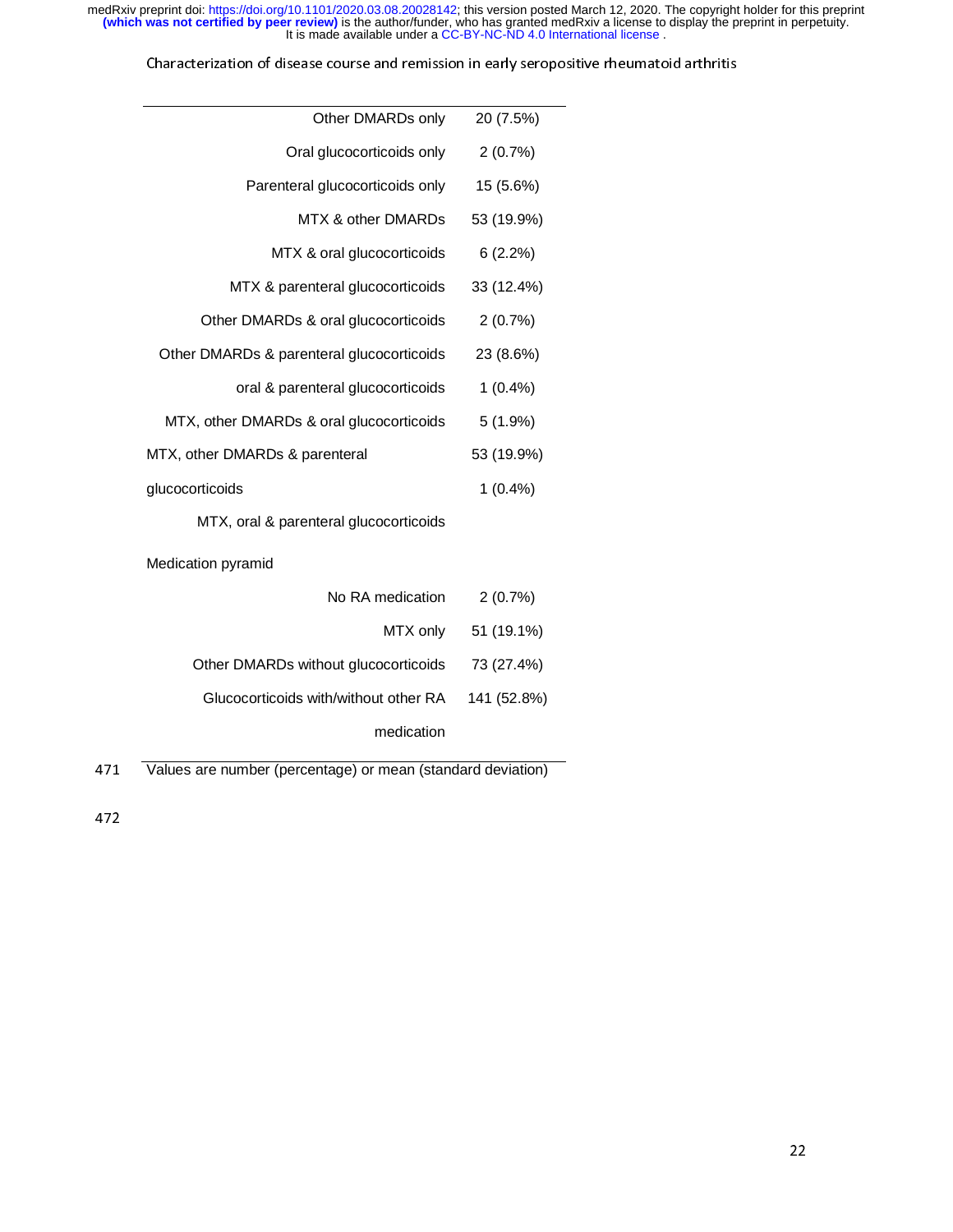Characterization of disease course and remission in early seropositive rheumatoid arthritis

### 473 Table 2: Disease activity response and remission at 6 months

| <b>Characteristics</b>              |                                                   | 6-month    | 6-month change |
|-------------------------------------|---------------------------------------------------|------------|----------------|
|                                     |                                                   | (n=239)    | from baseline  |
|                                     | DAS28-CRP Remission (DAS28-CRP < 2.6)* 97 (41.3%) |            |                |
|                                     | DAS28-ESR Remission (DAS28-ESR < 2.6)* 92 (39.0%) |            |                |
| SDAI Remission (SDAI $\leq$ 3.3)*   |                                                   | 57 (24.3%) |                |
| <b>ACR/EULAR Boolean Remission*</b> |                                                   | 51 (21.5%) |                |
| <b>EULAR Response*</b>              |                                                   |            |                |
|                                     | Good response                                     |            | 110 (47.2%)    |
|                                     | Moderate response                                 |            | 79 (33.9%)     |
|                                     | No response                                       |            | 44 (18.9%)     |

474 \*Based on those with outcome not missing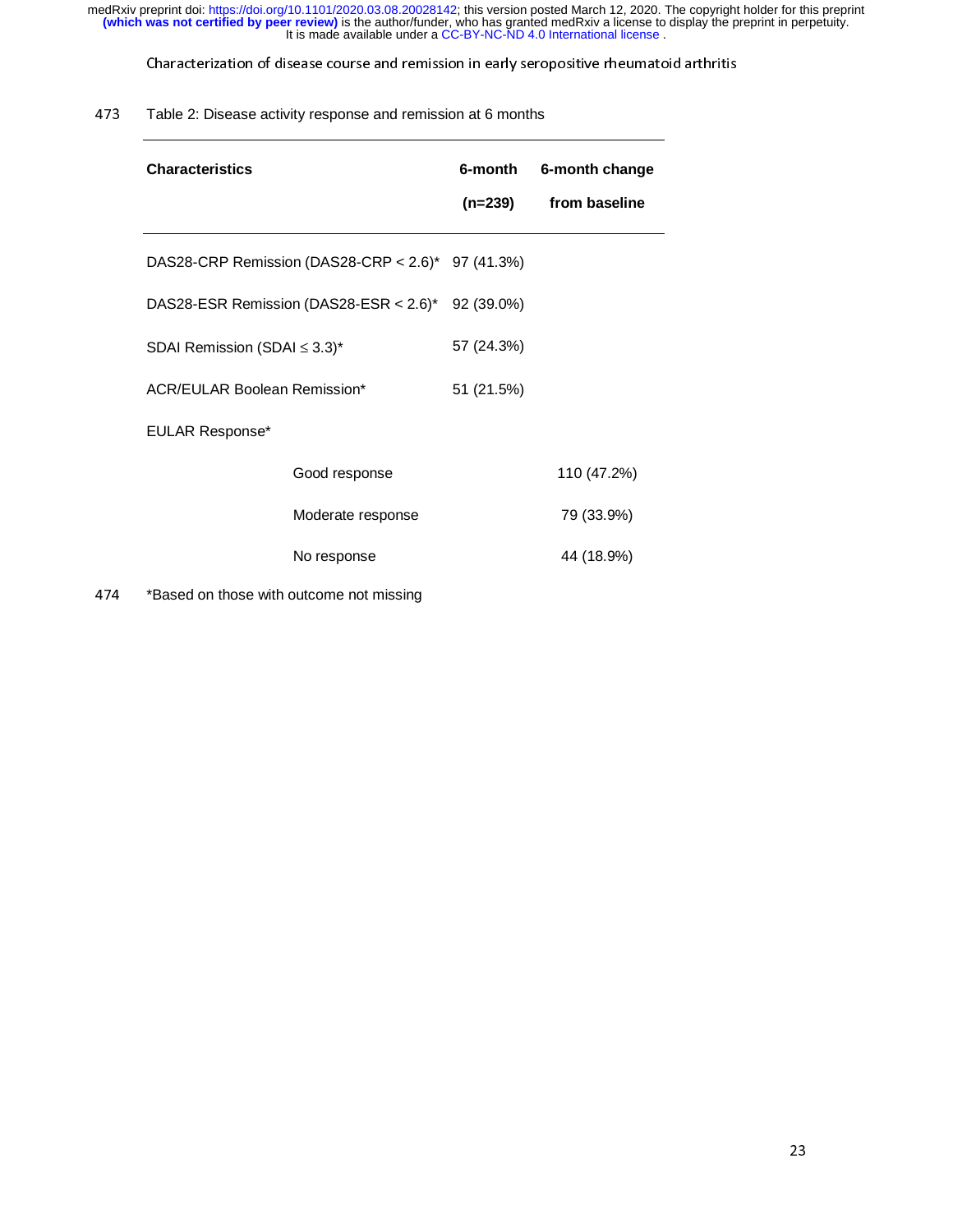Characterization of disease course and remission in early seropositive rheumatoid arthritis

| 475 | Table 3: Multivariate Logistic Regression Models for SDAI and DAS28-CRP remission at 6 months |
|-----|-----------------------------------------------------------------------------------------------|
|     |                                                                                               |

| <b>Predictors</b>                                 | Log (Odds | <b>Standard</b> | p-value |
|---------------------------------------------------|-----------|-----------------|---------|
|                                                   | Ratio)    | Error           |         |
| <b>SDAI remission at 6 months</b>                 |           |                 |         |
| Intercept                                         | 0.128     | 0.547           | 0.814   |
| SDAI at Baseline                                  | $-0.038$  | 0.017           | 0.021   |
| HAQ at Baseline                                   | $-0.979$  | 0.313           | 0.002   |
| Alcohol consumption                               |           |                 |         |
| 1-5 units per week v None                         | 1.278     | 0.461           | 0.006   |
| >5 units per week v None                          | 0.833     | 0.500           | 0.096   |
| Prescribed medication at baseline*                |           |                 |         |
| MTX and other DMARDs without glucocorticoids v    |           |                 |         |
| therapies with glucocorticoids                    | 0.416     | 0.431           | 0.334   |
| monotherapy, not glucocorticoids v therapies with |           |                 |         |
| glucocorticoids                                   | $-0.724$  | 0.433           | 0.094   |
| DAS28-CRP remission at 6 months                   |           |                 |         |
| Intercept                                         | 1.519     | 0.677           | 0.025   |
| DAS28-CRP at Baseline                             | $-0.362$  | 0.153           | 0.018   |
| HAQ at Baseline                                   | $-0.758$  | 0.268           | 0.005   |
| Alcohol consumption                               |           |                 |         |
| 1-5 units per week v None                         | 0.865     | 0.360           | 0.016   |
| >5 units per week v None                          | 1.367     | 0.414           | 0.001   |

 $476$  \* The contrast of MTX and other DMARDs without glucocorticoids versus monotherapy gave a Log<br>477 (Odds Ratio) estimate of 1.140 with standard error of 0.510 and a p-value of 0.026

477 (Odds Ratio) estimate of 1.140 with standard error of 0.510 and a p-value of 0.026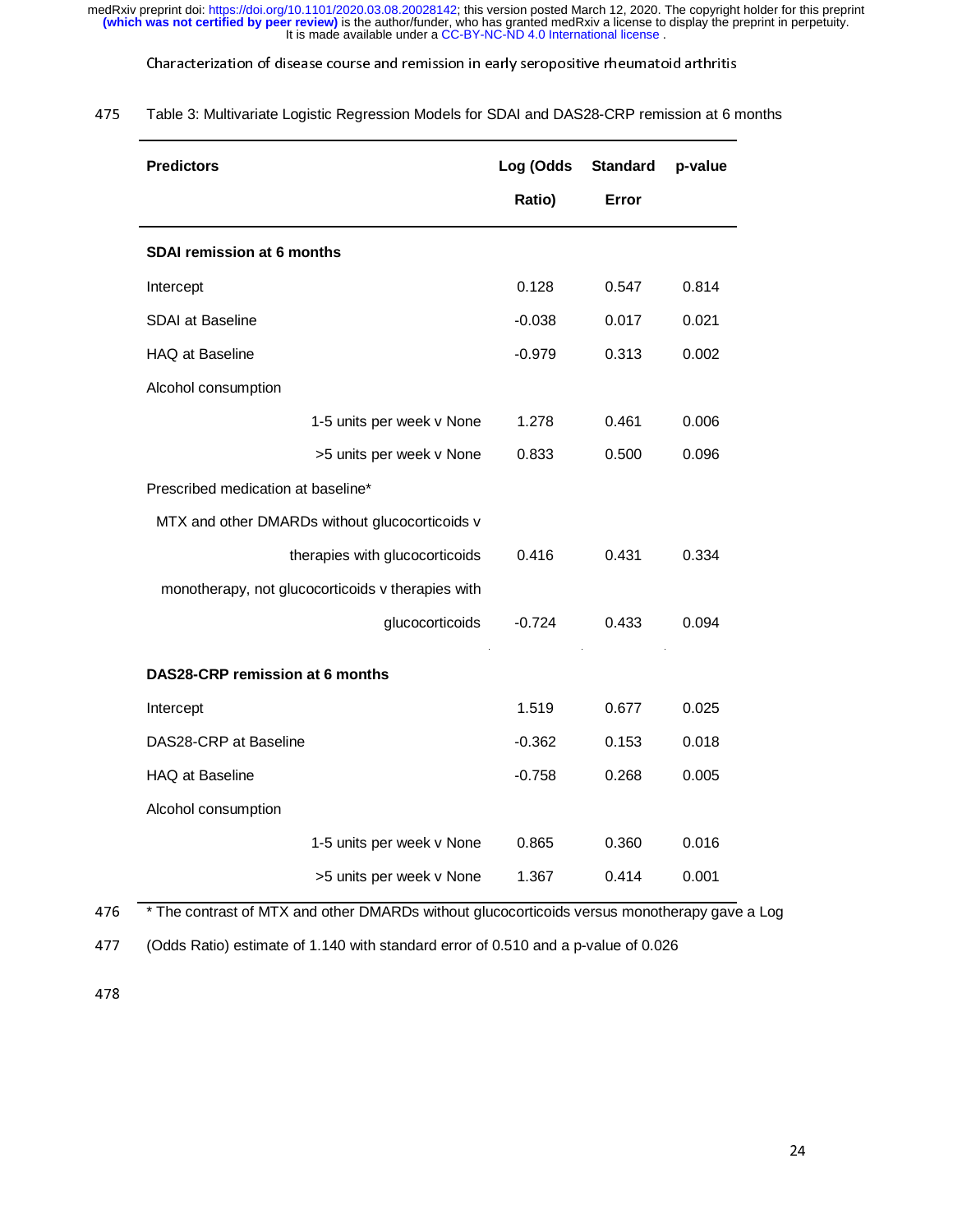Characterization of disease course and remission in early seropositive rheumatoid arthritis

### 479 Table 4: Latent Class Mixed Model for SDAI while Controlling for Baseline Medication: 3 Classes

| <b>Multinomial Class Membership Model</b> | <b>Estimate</b> | <b>Standard</b> | p-value |  |
|-------------------------------------------|-----------------|-----------------|---------|--|
|                                           |                 | Error           |         |  |
|                                           |                 |                 |         |  |
| Class 1 (IR) v Class 3 (LBAR)             |                 |                 |         |  |
| Intercept                                 | $-2.118$        | 0.289           | 0.000   |  |
|                                           |                 |                 |         |  |
| Class 2 (HBAR) v Class 3 (LBAR)           |                 |                 |         |  |
| Intercept                                 | $-0.721$        | 0.225           | 0.001   |  |
| <b>Linear Mixed Model</b>                 | <b>Estimate</b> | <b>Standard</b> | p-value |  |
|                                           |                 | Error           |         |  |
| Intercept                                 |                 |                 |         |  |
| Class 1                                   | 27.360          | 4.769           | 0.000   |  |
| Class 2                                   | 15.972          | 2.593           | 0.000   |  |
| Class 3                                   | 21.062          | 1.746           | 0.000   |  |
| Disease duration, months                  |                 |                 |         |  |
| Class 1                                   | 1.275           | 0.526           | 0.015   |  |
| Class 2                                   | 0.675           | 0.223           | 0.002   |  |
| Class 3                                   | 0.136           | 0.142           | 0.339   |  |
|                                           |                 |                 |         |  |
| Sex                                       |                 |                 |         |  |
| Male v Female Class 1                     | 14.495          | 3.383           | 0.000   |  |
| Male v Female Class 2                     | 2.039           | 1.800           | 0.257   |  |
| Male v Female Class 3                     | 1.747           | 0.873           | 0.045   |  |
| Alcohol consumption, units per week       |                 |                 |         |  |
| 1-5 units per week vs None Class 1        | $-2.007$        | 3.946           | 0.611   |  |
| 1-5 units per week vs None Class 2        | $-5.420$        | 1.699           | 0.001   |  |
| 1-5 units per week vs None Class 3        | $-1.430$        | 0.814           | 0.079   |  |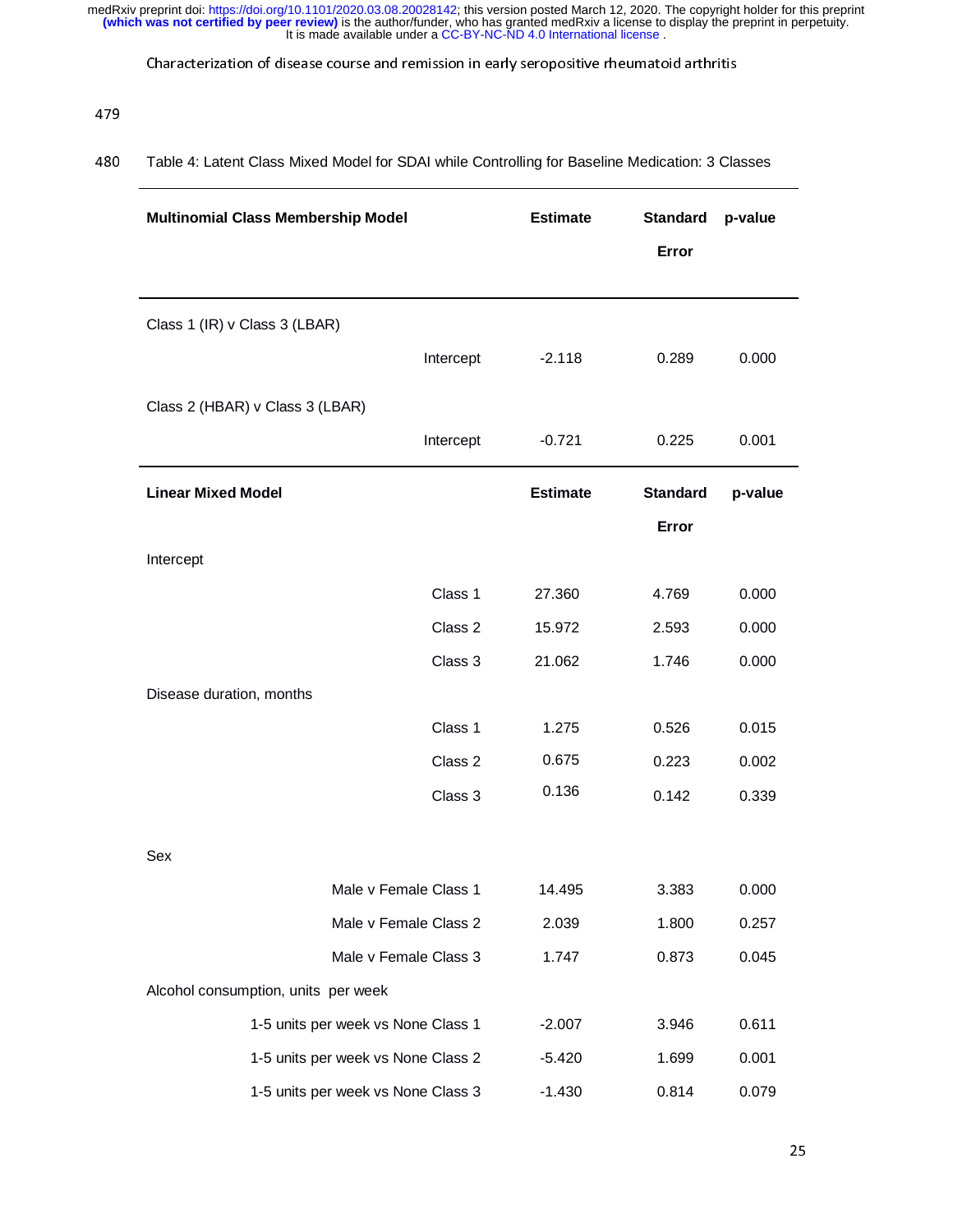| medRxiv preprint doi: https://doi.org/10.1101/2020.03.08.20028142; this version posted March 12, 2020. The copyright holder for this preprint<br>(which was not certified by peer review) is the author/funder, who has granted medRxiv a license to display the preprint in perpetuity.<br>It is made available under a CC-BY-NC-ND 4.0 International license. |         |           |       |       |  |  |
|-----------------------------------------------------------------------------------------------------------------------------------------------------------------------------------------------------------------------------------------------------------------------------------------------------------------------------------------------------------------|---------|-----------|-------|-------|--|--|
| Characterization of disease course and remission in early seropositive rheumatoid arthritis                                                                                                                                                                                                                                                                     |         |           |       |       |  |  |
| >5 units per week vs None Class 1                                                                                                                                                                                                                                                                                                                               |         | $-11.588$ | 5.035 | 0.021 |  |  |
| >5 units per week vs None Class 2                                                                                                                                                                                                                                                                                                                               |         | $-4.772$  | 1.738 | 0.006 |  |  |
| >5 units per week vs None Class 3                                                                                                                                                                                                                                                                                                                               |         | $-2.641$  | 1.070 | 0.014 |  |  |
| HAQ score at baseline                                                                                                                                                                                                                                                                                                                                           |         |           |       |       |  |  |
|                                                                                                                                                                                                                                                                                                                                                                 | Class 1 | 5.639     | 1.417 | 0.000 |  |  |
|                                                                                                                                                                                                                                                                                                                                                                 | Class 2 | 9.897     | 0.948 | 0.000 |  |  |
|                                                                                                                                                                                                                                                                                                                                                                 | Class 3 | 4.070     | 0.557 | 0.000 |  |  |
| Centred SF-36 Mental component score at                                                                                                                                                                                                                                                                                                                         |         |           |       |       |  |  |
| baseline                                                                                                                                                                                                                                                                                                                                                        |         |           |       |       |  |  |
|                                                                                                                                                                                                                                                                                                                                                                 | Class 1 | $-0.309$  | 0.114 | 0.007 |  |  |
|                                                                                                                                                                                                                                                                                                                                                                 | Class 2 | 0.090     | 0.060 | 0.133 |  |  |
|                                                                                                                                                                                                                                                                                                                                                                 | Class 3 | $-0.059$  | 0.035 | 0.095 |  |  |
| Follow-up time (in months) within 5 months                                                                                                                                                                                                                                                                                                                      |         |           |       |       |  |  |
|                                                                                                                                                                                                                                                                                                                                                                 | Class 1 | $-2.456$  | 0.819 | 0.003 |  |  |
|                                                                                                                                                                                                                                                                                                                                                                 | Class 2 | $-2.346$  | 0.444 | 0.000 |  |  |
|                                                                                                                                                                                                                                                                                                                                                                 | Class 3 | $-4.005$  | 0.260 | 0.000 |  |  |
| Follow-up time (in month) after 5 months                                                                                                                                                                                                                                                                                                                        |         |           |       |       |  |  |
|                                                                                                                                                                                                                                                                                                                                                                 | Class 1 | 0.837     | 0.265 | 0.002 |  |  |
|                                                                                                                                                                                                                                                                                                                                                                 | Class 2 | 0.112     | 0.145 | 0.440 |  |  |
|                                                                                                                                                                                                                                                                                                                                                                 | Class 3 | 0.047     | 0.089 | 0.595 |  |  |
| Prescribed other DMARDs and MTX, not                                                                                                                                                                                                                                                                                                                            |         |           |       |       |  |  |
| glucocorticoids v therapies with glucocorticoids at                                                                                                                                                                                                                                                                                                             |         |           |       |       |  |  |
| baseline                                                                                                                                                                                                                                                                                                                                                        |         |           |       |       |  |  |
|                                                                                                                                                                                                                                                                                                                                                                 | Class 1 | $-18.742$ | 2.775 | 0.000 |  |  |
|                                                                                                                                                                                                                                                                                                                                                                 | Class 2 | $-7.456$  | 1.775 | 0.000 |  |  |
|                                                                                                                                                                                                                                                                                                                                                                 | Class 3 | $-0.838$  | 1.331 | 0.529 |  |  |
| Prescribed monotherapy, not glucocorticoids v                                                                                                                                                                                                                                                                                                                   |         |           |       |       |  |  |
| therapies with glucocorticoids at baseline                                                                                                                                                                                                                                                                                                                      |         |           |       |       |  |  |
|                                                                                                                                                                                                                                                                                                                                                                 | Class 1 | 5.398     | 3.394 | 0.112 |  |  |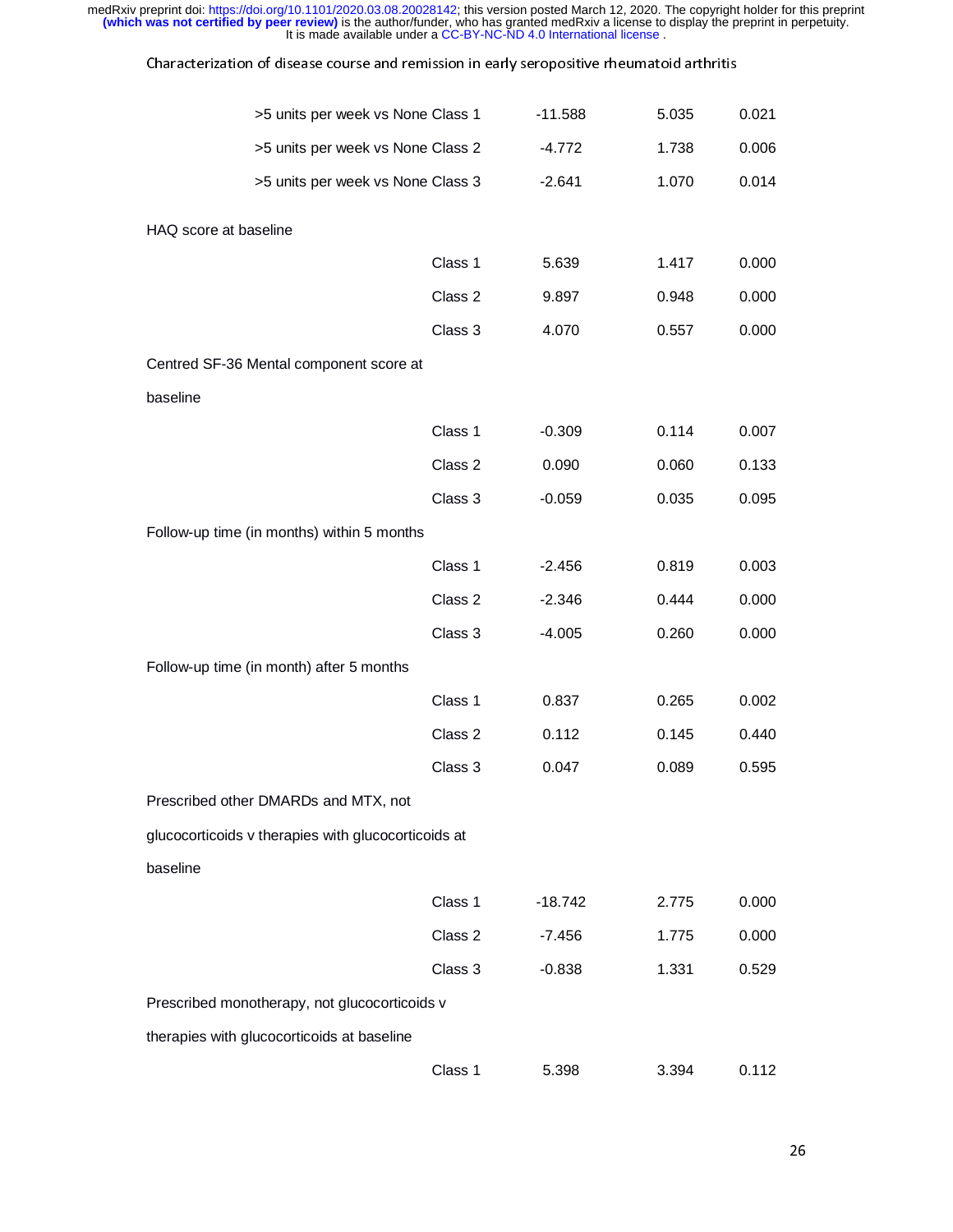| Class 2                                  | $-1.905$ | 1.475 | 0.197 |
|------------------------------------------|----------|-------|-------|
| Class 3                                  | 0.662    | 0.890 | 0.457 |
| Variance Components                      |          |       |       |
| Variance of Random Intercept             | 74.947   |       |       |
| Variance of Random Slope within 5 months | 3.256    |       |       |
| Variance of Random Slope after 5 months  | 0.050    |       |       |
| <b>Error Standard Deviation</b>          | 7.600    | 0.215 |       |

181 IR – Inadequate Responder Group; HBAR – Higher Baseline Activity Responder Group;<br>182 LBAR – Lower Baseline Activity Responder Group

482 LBAR – Lower Baseline Activity Responder Group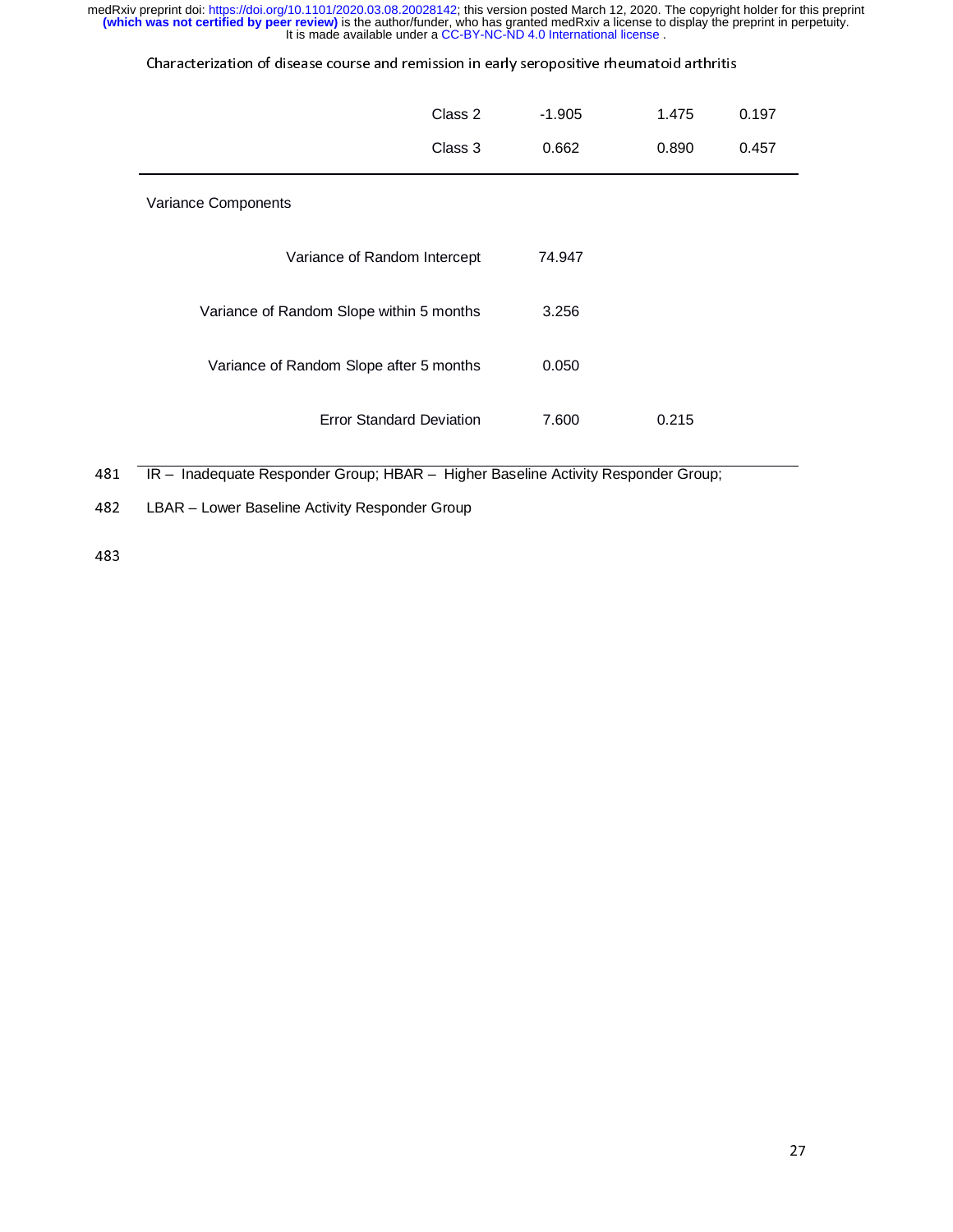Characterization of disease course and remission in early seropositive rheumatoid arthritis

### 484<br>485 485 Table 5: Disease outcomes by allocated SDAI (1<sup>st</sup> row of cell) and DAS28-CRP (2<sup>nd</sup> row of cell)<br>486 classes, controlling for baseline medication

### 486 classes, controlling for baseline medication

|                        | Class 1 (IR)    | Class 2 (HBAR)  | Class3 (LBAR)   | p-value  |
|------------------------|-----------------|-----------------|-----------------|----------|
| Baseline SDAI (SD)     | 44.65 (17.50)   | 32.08 (11.99)   | 26.44 (13.66)   | < 0.0001 |
|                        | 33.63 (16.28)   | 38.83 (12.95)   | 23.23 (11.05)   | < 0.0001 |
| SDAI at 6 months (SD)* | 32.84 (14.10)   | 18.74 (8.97)    | 7.36 (6.82)     | < 0.0001 |
|                        | 21.71 (13.14)   | 6.85(6.38)      | 9.14(8.29)      | < 0.0001 |
| SDAI 6-month change    | $-9.11(18.70)$  | $-12.83(12.74)$ | $-19.37(14.12)$ | 0.002    |
| from baseline          | $-11.00(13.92)$ | $-33.28(13.94)$ | $-13.76(10.04)$ | < 0.0001 |
| DAS28-CRP (baseline)   | 5.89(1.29)      | 5.19(1.03)      | 4.65 (1.22)     | < 0.0001 |
|                        | 5.22(1.24)      | 5.73(0.89)      | 4.38(1.11)      | < 0.0001 |
| DAS28-CRP (6 months)   | 5.12(1.23)      | 3.99(1.02)      | 2.58(0.93)      | < 0.0001 |
|                        | 4.22(1.27)      | 2.50(0.81)      | 2.79(1.08)      | < 0.0001 |
| DAS28-CRP 6-month      | $-0.55(1.37)$   | $-1.19(1.15)$   | $-2.11(1.29)$   | < 0.0001 |
| change from baseline   | $-0.92(1.15)$   | $-3.32(1.08)$   | $-1.59(1.04)$   | < 0.0001 |
| X-ray Score (baseline) | 5.65(5.88)      | 6.12(10.83)     | 6.80(8.05)      | 0.786    |
|                        | 6.11(9.52)      | 7.23(8.51)      | 6.50(8.31)      | 0.779    |
| X-ray annualized       | 1.00(2.30)      | 1.08(2.86)      | 0.89(2.61)      | 0.898    |
| progression rate       | 1.39(3.64)      | 0.79(2.04)      | 0.80(2.32)      | 0.372    |
| EQ5D Score (baseline)  | 0.33(0.38)      | 0.43(0.31)      | 0.52(0.32)      | 0.030    |
|                        | 0.43(0.33)      | 0.45(0.34)      | 0.52(0.32)      | 0.094    |
| EQ5D Score (6 months)* | 0.50(0.34)      | 0.59(0.27)      | 0.77(0.21)      | < 0.0001 |
|                        | 0.63(0.27)      | 0.79(0.18)      | 0.72(0.25)      | 0.003    |
| EQ5D 6-month change    | 0.11(0.25)      | 0.15(0.33)      | 0.25(0.31)      | 0.049    |
| from baseline          | 0.18(0.27)      | 0.36(0.35)      | 0.18(0.29)      | 0.002    |
| HAQ (baseline)         | 1.41(0.80)      | 1.44(0.72)      | 1.13(0.76)      | 0.015    |
|                        | 1.21(0.72)      | 1.29(0.81)      | 1.20(0.76)      | 0.748    |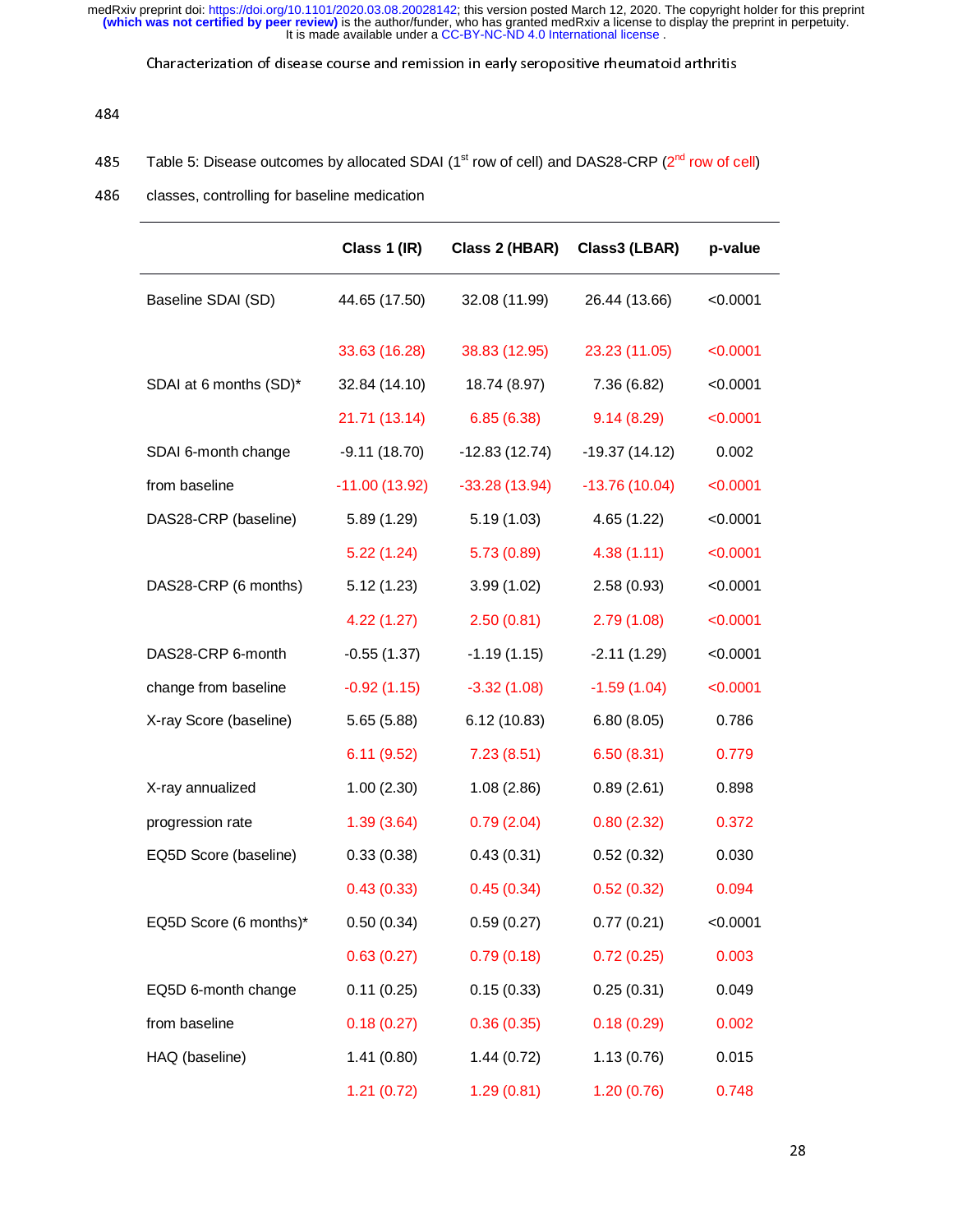| Characterization of disease course and remission in early seropositive rheumatoid arthritis |  |  |
|---------------------------------------------------------------------------------------------|--|--|
|                                                                                             |  |  |

| HAQ (6 months)*       | 1.10(0.94)    | 1.15(0.80)    | 0.50(0.58)    | < 0.0001 |
|-----------------------|---------------|---------------|---------------|----------|
|                       | 0.93(0.83)    | 0.50(0.61)    | 0.65(0.68)    | 0.008    |
| HAQ 6-month change    | $-0.19(0.77)$ | $-0.25(0.63)$ | $-0.63(0.60)$ | 0.0001   |
| from baseline         | $-0.23(0.60)$ | $-0.82(0.81)$ | $-0.52(0.52)$ | < 0.0001 |
| SF-36 MCS (baseline)  | 40.2 (11.9)   | 43.1 (11.7)   | 46 (11.3)     | 0.05     |
|                       | 44.4 (11.4)   | 46.5 (12.2)   | 44.6 (11.3)   | 0.632    |
| SF-36 MCS (6 months)* | 41.2 (10.3)   | 46.2 (13.3)   | 50.9 (10.5)   | 0.0006   |
|                       | 46.4 (11.7)   | 55.1(7.4)     | 48.3 (12.0)   | 0.0002   |
| SF-36 MCS 6-month     | 0.15(11.67)   | 3.05(12.36)   | 4.65(9.74)    | 0.217    |
| change from baseline  | 1.54 (10.68)  | 7.61 (10.25)  | 3.64(10.23)   | 0.012    |
|                       |               |               |               |          |

487 Mean (SD) are reported with p-values based on ANOVA test; IR – Inadequate Responder Group<br>488 HBAR – Higher Baseline Activity Responder Group; LBAR – Lower Baseline Activity Responder 488 HBAR – Higher Baseline Activity Responder Group; LBAR – Lower Baseline Activity Responder<br>489 Group

489 Group<br>490 \*Num<mark>l</mark> 490 \* Number of patients at 6 months differs from the number at baseline within a class